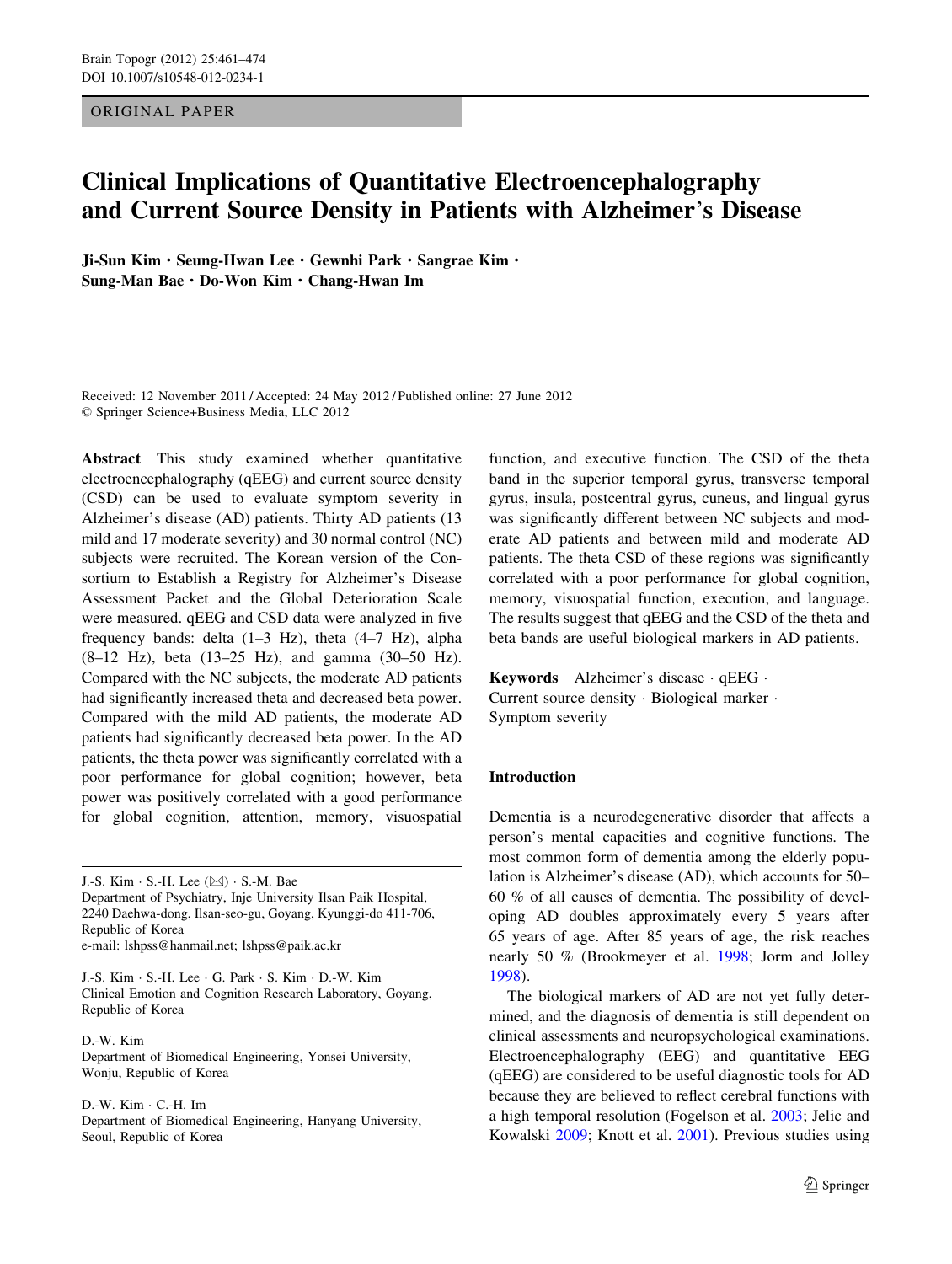EEG and qEEG have revealed that AD patients demonstrate a significant association with increased slow waves (theta and delta bands) and decreased fast waves (alpha and beta bands) as compared to normal elderly subjects (Bennys et al. [2001](#page-12-0); Jung et al. [2007](#page-12-0); Prichep [2007;](#page-13-0) Maurer and Dierks [1992;](#page-13-0) Schreiter-Gasser et al. [2008](#page-13-0); Lee et al. [2010;](#page-12-0) Park et al. [2008\)](#page-13-0). It is of clinical interest to find the relationship between these EEG abnormalities and the cognitive deficits that characterize AD. Knott et al. ([2001\)](#page-12-0) reported that there was a correlation between the scores of the Mini-Mental Status Examination (MMSE), which reflect global cognitive functions, and qEEG. The delta and theta power bands were negatively correlated with MMSE scores, while the alpha and beta power bands were positively correlated with MMSE scores. Additionally, Gianotti et al. [\(2007](#page-12-0)) reported that cortical delta waves showed a negative correlation with MMSE scores, while alpha waves showed a positive correlation.

Furthermore, standardized low-resolution brain electromagnetic tomography (sLORETA) was recently introduced (Pascual-Marqui [2002\)](#page-13-0), which can identify the current source density (CSD) of various cortical level qEEG or event related potential components based on the Montreal Neurological Institute (MNI) 152 template (Fuchs et al. [2002\)](#page-12-0). This technique can also identify CSD differences between two groups for their corresponding Brodmann areas (BAs) or cerebral gyri, thereby allowing reliable spatial and temporal detection of brain cortical activity (Pascual-Marqui [2002](#page-13-0)). By using this analysis, the source activity of EEG or qEEG responses can be detected and evaluated for various psychiatric illnesses. AD patients showed a decreased CSD of the alpha band in the right temporal lobe and right inferior parietal lobule compared with healthy controls (Sherlin et al. [2006](#page-13-0)); however, the CSD of the delta and theta bands was increased in the right temporal lobe and cingulate gyrus in AD patients (Sherlin [2009\)](#page-13-0). Gianotti et al. ([2007\)](#page-12-0) reported that AD patients showed increased CSD of the delta and theta frequency bands, mainly in the left temporo-parieto-occipital area, compared to healthy controls; meanwhile, decreased CSD of the high alpha and beta frequency bands was observed in the temporo-parieto-occipital area. They also reported a significant negative correlation between the MMSE scores and the CSD of the delta frequency band in the left parietal area and a significant positive correlation between the MMSE scores and the CSD of the low alpha band in the left temporal area. Babiloni et al. ([2004\)](#page-12-0) reported that the CSD of the central, parietal, temporal, and limbic low alpha bands, which was specific to a mild AD patient group, was reduced compared to healthy controls and vascular dementia patients. The CSD of the delta bands in the occipital or temporal areas in patients with mild cognitive impairment (MCI) and AD showed a significant negative correlation with the corsi span forward score, while the CSD of the low alpha bands in the occipital area showed a negative correlation with the digit span forward score (Babiloni et al. [2007](#page-12-0)).

However, most of the previous studies used only a few neuropsychological screening tools, such as the MMSE, which are not sufficient to provide information about the functional capacity of extensive neuropsychological functions in AD patients. In addition, previous studies used 19 channel EEG, which is not sufficient to analyze source activity (Michel et al. [2004](#page-13-0)). Thus, more comprehensive assessment tools, including various domains of cognitive function, and 64-channel EEG measurements are necessary to enhance our understanding of the relationship between qEEG and neuropsychological function in AD patients.

The Korean version of the Consortium to Establish a Registry for Alzheimer's Disease Assessment Packet (CERAD-K) is considered a reliable and valid assessment procedure for AD (Lee et al. [2002](#page-12-0)). CERAD-K appears to be an effective tool to detect dementia and MCI. Using CERAD-K, Kim et al. [\(2011a\)](#page-12-0) successfully studied the prevalence of dementia and MCI and the factors associated with the risk of dementia in a representative nationwide sample of Korean elders aged 65 years or older. The present study used CERAD-K to investigate comprehensively the cognitive dysfunctions associated with AD patients.

In this study, we used CERAD-K and 64-channel EEG. We examined the differences in qEEG and CSD between AD patients and healthy elderly subjects, and also explored the relationships between these two EEG variables (qEEG and CSD) and CERAD-K scores. We hypothesized that: (1) AD patients would show increased slow wave activity and decreased fast wave activity compared to healthy elderly subjects, and (2) the qEEG and CSD, when AD patients and healthy controls show significant differences, would be significantly correlated with the neuropsychological test scores in the AD group.

# Materials and Methods

# Subjects

Thirty patients with AD (mean age  $= 76.57 \pm 5.63$  years) and 30 healthy controls (NC; mean age =  $75.27 \pm$ 5.81 years) were recruited from the Psychiatry Department of Inje University Ilsan Paik Hospital, Korea. AD patients were diagnosed by structured diagnostic evaluation using CERAD-K (Lee et al. [2002\)](#page-12-0). Those who showed other medical conditions known to cause dementia—determined by neurological, serological, and imaging tests including computed topography and magnetic resonance imaging—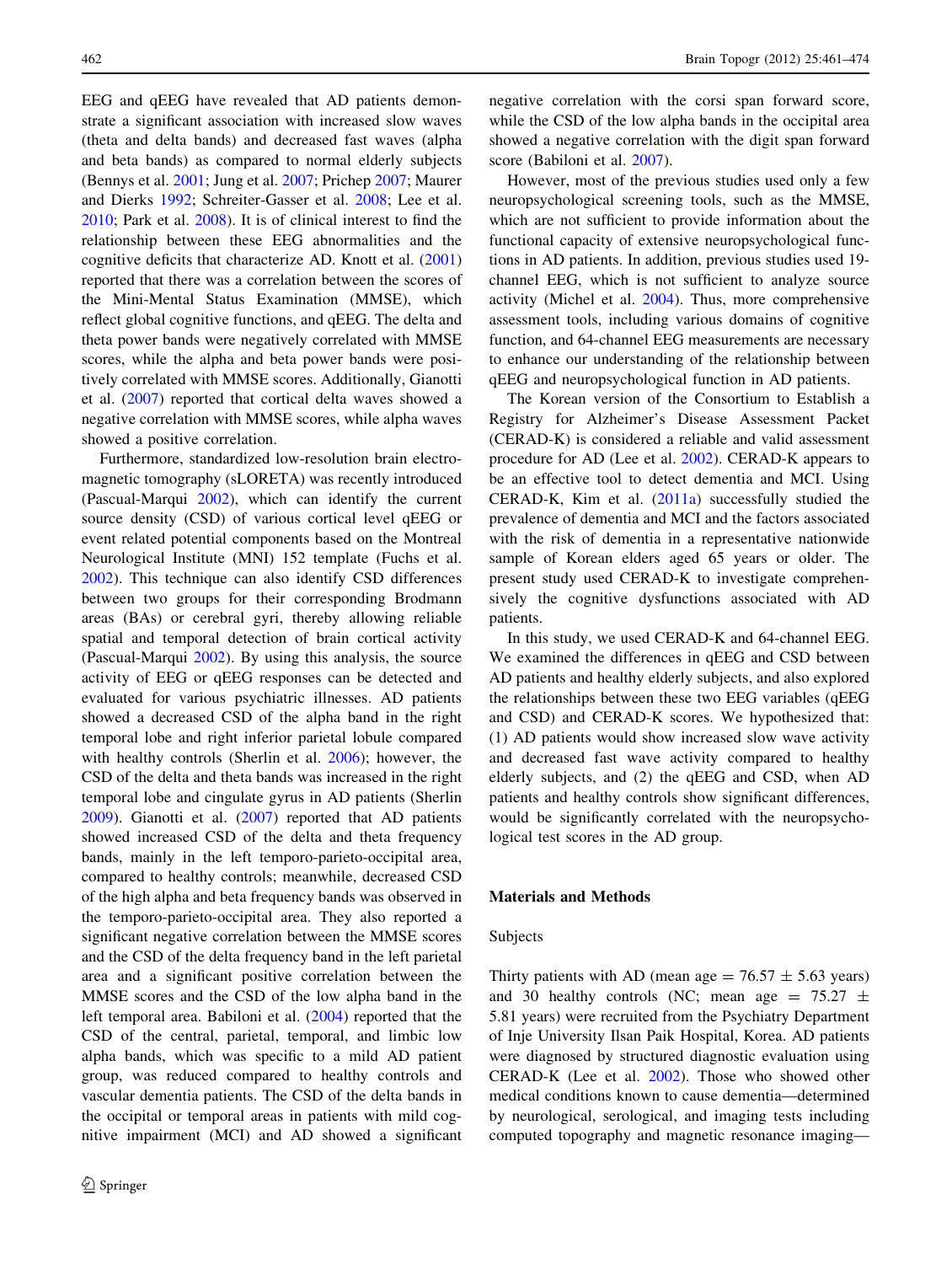were excluded from this study. The severity of AD was determined according to the Global Deterioration Scale (GDS; Reisberg et al. [1982\)](#page-13-0): mild severity (GDS 3–4) and moderate severity (GDS 5–6).

The age-, sex-, and education level-matched 30 NC subjects were recruited from social communities around the hospital through posters and local newspapers. They were examined by a trained psychiatrist according to the CERAD-K protocol. In Korea, NC subjects could have low MMSE scores due to their low educational levels (Kim et al. [2011b\)](#page-12-0); however, their relatively intact cognitive functions were confirmed with CERAD-K. They had no personal history of psychiatric or neurological abnormalities. Reliable informants were also interviewed to acquire additional information regarding the cognitive and functional capacity and medical history of the subjects. All subjects provided written informed consent prior to their participation in this study. This study was approved by the Institutional Review Board of Inje University Ilsan Paik Hospital.

### Neuropsychological Tests

CERAD-K consisted of a standardized clinical interview on demographic information, cognitive and functional capacity, drug inventory, depression and medical history, a cognitive state examination, and a general physical and neurological examination (Lee et al. [2002\)](#page-12-0). CERAD-K compares the test scores of subjects with the predetermined norm of cognitively healthy Korean elderly individuals. The norm was developed based on the sex, education, and age differences in the Korean population.

The CERAD-K includes the following 11 tests: (1) the MMSE in CERAD-K (MMSE-KC), (2) the Korean version of the short blessed test (SBT-K), (3) word list memory (learning a visually presented list of ten words, three trials), (4) word list recall (delayed word list recall), (5) word list recognition (recognition of previously studied words among non-studied words), (6) the Korean version of the Boston naming test (K-BNT; naming of line drawings), (7) word fluency (animal category verbal fluency), (8) constructional praxis (copying figures), (9) constructional recall (delayed figure recall), and (10) trail making test A and (11) trail making test B (TMT A and B, respectively; timed connection of a labeled circle).

The SBT-K (Lee et al. [1999](#page-12-0)) measures orientation, memory, and concentration. It consists of six shortened items that ask subjects to identify the year, month, and time, to count backwards from 20 to 1, to say weekdays and seasons in reverse order, and to recall their names and addresses. The SBT-K score ranges from 0 (no errors) to 28 (maximum errors). In TMT A, subjects are asked to draw lines sequentially connecting 25 encircled numbers distributed on a sheet of paper. In TMT B, subjects are instructed to draw lines alternating between numbers and Korean letters (e.g., (1) 가, (2) 나, (3) 다, etc.). In TMT A and B, the scores are based on how long it takes to complete the task. Thus, lower scores in the SBT-K, TMT A, and TMT B indicate better performance.

These tests allow us to examine the functional capacity of patients in several cognitive domains: (1) global cognition (MMSE-KC and SBT-K) and attention (TMT A), (2) memory (word list memory, word list recall, word list recognition, and constructional recall), (3) language (K-BNT), (4) visuospatial function (constructional praxis), and (5) executive function (TMT B and word fluency).

## EEG Recording and qEEG Analysis

The subjects were seated in a comfortable chair in a soundattenuated room. The resting EEG was taken with subjects eyes closed for 3 min. The EEG was recorded using a 64 channel quick-cap (Neuroscan), in which 62 scalp electrodes (FP1, FPZ, FP2, AF3, AF4, F7, F5, F3, F1, FZ, F2, F4, F6, F8, FT7, FC5, FC3, FC1, FCZ, FC2, FC4, FC6, FT8, T7, C5, C3, C1, CZ, C2, C4, C6, T8, TP7, CP5, CP3, CP1, CPZ, CP2, CP4, CP6, TP8, P7, P5, P3, P1, PZ, P2, P4, P6, P8, PO7, PO5, PO3, POZ, PO4, PO6, PO8, CB1, O1, OZ, O2, and CB2) were positioned according to the international 10–20 system with a Neuroscan SynAmp amplifier (Compumedics USA, El Paso, TX, USA). A vertical electrooculogram (EOG) was recorded using two electrodes, one located above and one below the right eye. A horizontal EOG was recorded at the outer canthus of each eye. EEG data were recorded with a 0.1–100-Hz band-pass filter at a sampling rate of 1,000 Hz. The ground electrode was placed on the forehead and the reference electrodes were at M1 and M2. EEG data were initially processed using Scan 4.3. Eye movements and blink artifacts were visually screened and rejected by one expert EEG operator. We analyzed the resting EEG data from the eyes closed condition in this study. EEG data were grouped into epochs with a length of  $\sim$ 2 s (2,048 points). Epochs with signals exceeding  $\pm 70 \mu V$  on any channel were rejected from the analysis. A total of 15 epochs  $(\sim 30 \text{ s})$ were prepared for each subject. Fast Fourier transformation was performed on 62 electrode channels into five frequency bands: delta (1–3 Hz), theta (4–7 Hz), alpha (8–12 Hz), beta (13–25 Hz), and gamma (30–50 Hz). A total of six regions were selected for further analysis (Fig. [1](#page-3-0)): left frontal (AF3, F3, and F5), right frontal (AF4, F4, and F6), left central (C3, C5, and CP3), right central (C4, C6, and CP4), left parieto-occipital (P5, P7, and PO7), and right parieto-occipital (P6, P8, and PO8). These regions were divided based on a previous qEEG study (Zion-Golumbic et al. [2008\)](#page-13-0). The peripheral electrode sites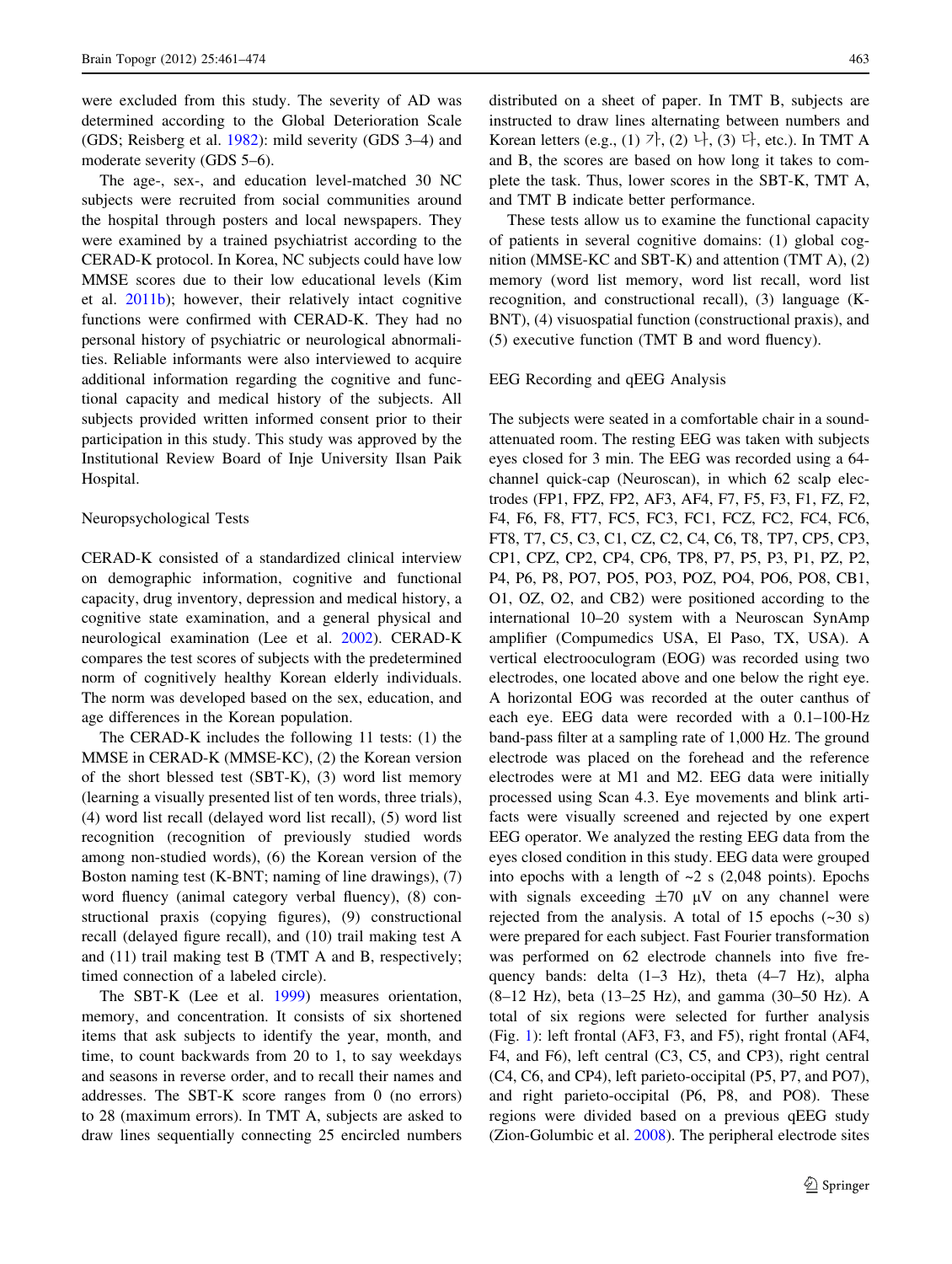<span id="page-3-0"></span>

Fig. 1 The 62 EEG recording sites and the demarcation of the six qEEG regions

were not selected, because they could be vulnerable to artifacts. The relative power of three electrodes was averaged in each of these six regions. The relative global band powers were calculated over 62 electrode channels and then averaged (Gianotti et al. [2007](#page-12-0); Jung et al. [2007](#page-12-0)).

To analyze asymmetry, we used the lateral asymmetry index (LAI; Jung et al. [2007](#page-12-0)). The LAI was determined by comparing the corresponding frequency band percentages for the left and right hemispheres. The LAI was computed by dividing the differences between the two hemispheres by their sum, i.e.,  $A = (P_{\text{left}} - P_{\text{right}})/(P_{\text{left}} + P_{\text{right}})$ , where  $P_{\text{left}}$  and  $P_{\text{right}}$  are the relative powers of the corresponding frequency band in the appropriate brain region. The resulting values range from 1, when the right hemisphere has zero activity to −1, when the left hemisphere has zero activity. An index of zero indicated equivalent activity in both the hemispheres. A positive LAI points to dominant brain activity in the left hemisphere, whereas a negative LAI indicates dominant brain activity in the right hemisphere.

# Analysis of CSD Using sLORETA

CSD of the qEEG band power was calculated using sLO-RETA (Pascual-Marqui [2002](#page-13-0)), which analyses the 62-channel EEG signals. sLORETA estimates the standardized CSD using a realistic three-shell head model based on the MNI 152 template provided by the Brain

Imaging Center of the MNI (Fuchs et al. [2002](#page-12-0)). sLORETA was developed on the assumption that the activity of any single neuron should be highly synchronized to the activity of its closest neighbors. The solution space is restricted to the cortical gray matter and hippocampus of the head model and partitioned into 6,239 voxels at a spatial resolution of 5 mm (Pascual-Marqui et al. [1999](#page-13-0)). Anatomical labels, such as BA, are provided by using an appropriate transformation from MNI to Talairach space (Brett et al. [2002\)](#page-12-0).

# Statistical Analysis

Group comparisons of demographic data were performed using the  $\chi^2$  test or one-way analysis of the variance (ANOVA) ( $p \, < \, 0.05$ ). For the CERAD-K test scores and qEEG relative amplitude, one-way ANOVA was used to assess differences among the three groups. Post hoc analysis was performed using Fisher's least significant difference (LSD) method. Spearman's correlation analysis was performed to evaluate the correlation between qEEG and CERAD-K test scores and between CSD and CERAD-K test scores in the AD patients.

The source activation of the qEEG bands was calculated for each subject using a statistical nonparametric mapping method that was provided by the sLORETA toolbox. This toolbox provides voxel-by-voxel independent  $t$  testing to compare groups. The statistical significance is assessed nonparametrically with a randomization test ( $n = 5,000$ ) that corrects for multiple comparisons.

# Results

Demographic and Clinical Characteristics

The AD group consisted of 30 subjects (22 females and 8 males), and the NC group consisted of 30 subjects (26 females and 4 males). The AD group was comprised of 17 patients with mild AD (mean age =  $75.31 \pm 5.83$  years), and 13 patients with moderate AD (mean age  $= 78.08$ )  $\pm$  5.18 years). The education level of the mild and moderate AD patients was  $5.71 \pm 5.67$  and  $3.54 \pm 4.66$  years, respectively. The NC group was aged  $75.27 \pm 5.81$  years and had received  $5.73 \pm 4.23$  years of education. There were no significant differences in the demographic data (age, sex, and education level) among the mild AD patients, moderate AD patients, and NC subjects (Table [1](#page-4-0)).

The test scores of the CERAD-K (MMSE-KC, SBT-K, TMT A/B, word list memory, word list recall, word list recognition, constructional praxis and recall, K-BNT, and word fluency) are presented in Table [2](#page-4-0). Moderate AD showed significantly lower MMSE-KC, word list memory,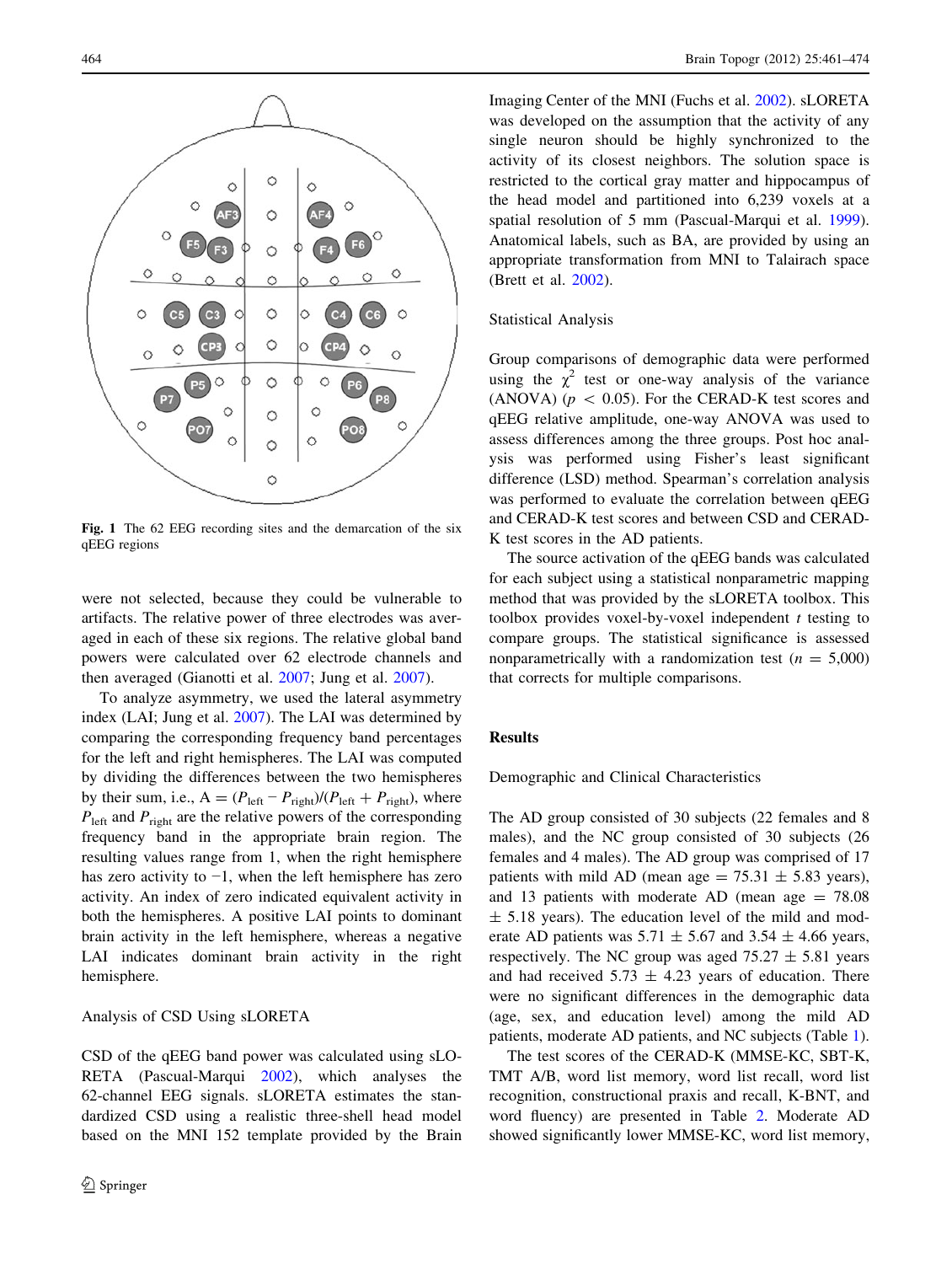|                   |        | All AD $(N = 30)$ | Mild AD $(N = 17)$ | Moderate AD $(N = 13)$ | $NC(N = 30)$     |                 |
|-------------------|--------|-------------------|--------------------|------------------------|------------------|-----------------|
| <b>Sex</b>        | Male   |                   |                    |                        | 4                | ns <sup>a</sup> |
|                   | Female | 22                | 12                 | 10                     | 26               |                 |
| Age (years)       |        | $76.57 \pm 5.63$  | $75.41 \pm 5.83$   | $78.08 \pm 5.18$       | $75.27 \pm 5.81$ | $ns^b$          |
| Education (years) |        | $4.77 \pm 5.28$   | $5.71 \pm 5.67$    | $3.54 \pm 4.66$        | $5.73 \pm 4.23$  | $ns^b$          |

<span id="page-4-0"></span>Table 1 Descriptive statistics of the demographic data of AD patients and NC subjects

ns not significant

 $a \chi^2$  test

<sup>b</sup> one-way ANOVA

word list recall, word list recognition, constructional praxis, and K-BNT test scores but higher SBT-K test scores than mild AD. Mild AD showed significantly lower MMSE-KC, word list memory, word list recall, word list recognition, constructional recall, K-BNT, and word fluency test scores but higher SBT-K and TMT A test scores than NC. Moderate AD showed significantly lower MMSE-KC, word list memory, word list recall, word list recognition, constructional praxis, constructional recall, K-BNT, and word fluency test scores but higher SBT-K and TMT A than NC.

# qEEG and Its Correlation with Neuropsychological Function

The relative powers of the five frequency bands [delta (1–3 Hz), theta (4–7 Hz), alpha (8–12 Hz), beta (13–25 Hz), and gamma (30–50 Hz)] and their global and regional distribution are presented in Fig. [2](#page-5-0) and Table [3](#page-6-0). Significant differences were mainly found in the power of the theta and beta bands. Globally, the moderate AD group showed significantly higher power of the theta band compared with the NC subjects (13.07  $\pm$  3.51 vs. 10.51  $\pm$  1.55, respectively,  $p \, < \, 0.05$ ) and significantly lower power of the beta band compared with the NC subjects  $(28.30 \pm 6.29 \text{ vs.}$ 34.94  $\pm$  4.95, respectively,  $p < 0.05$ ). The mild AD group showed significantly higher power of the beta band compared with the moderate AD group  $(33.13 \pm 5.06 \text{ vs.})$ 28.30  $\pm$  6.29, respectively  $p \, < 0.05$ ).

Regionally, the relative powers of the six regions showed similar findings with the relative global power. In left frontal region, the moderate AD group showed significantly higher power of the theta band than did the NC subjects (13.36  $\pm$  4.39 vs. 11.00  $\pm$  2.17, respectively,  $p \, < \, 0.05$ ) and significantly lower power of the beta band than did the NC subjects (28.36  $\pm$  6.42 vs. 35.59  $\pm$  5.54, respectively,  $p \, < \, 0.05$ ). The mild AD group showed significantly higher power of the beta band than the moderate

Table 2 Neuropsychological tests of the Korean version of the CERAD-K of AD patients and NC subjects. One-way ANOVA was performed with the post hoc LSD method. Significant differences are indicated with asterisks

|                       | Mild AD $(N = 17)$  | Moderate AD $(N = 13)$ | $NC(N = 30)$        | $\boldsymbol{p}$ |
|-----------------------|---------------------|------------------------|---------------------|------------------|
| MMSE-KC               | $19.18 \pm 3.57$    | $12.31 \pm 4.78$       | $25.90 \pm 3.48$    | $0.000^{a,b,c}$  |
| SBT-K                 | $15.94 \pm 8.15$    | $22.92 \pm 3.17$       | $5.17 \pm 6.22$     | $0.000^{a,b,c}$  |
| TMT A                 | $236.35 \pm 129.36$ | $295.92 \pm 101.13$    | $117.20 \pm 99.16$  | $0.000^{b,c}$    |
| TMT B                 | $301.06 \pm 19.02$  | $304.62 \pm 16.64$     | $247.93 \pm 72.813$ | 0.109            |
| Word list memory      | $10.65 \pm 3.33$    | $5.46 \pm 3.88$        | $13.57 \pm 5.46$    | $0.000^{a,b,c}$  |
| Word list recall      | $2.88 \pm 1.65$     | $0.85 \pm 1.28$        | $5.03 \pm 2.59$     | $0.000^{a,b,c}$  |
| Word list recognition | $5.53 \pm 2.47$     | $3.08 \pm 3.01$        | $7.47 \pm 3.21$     | $0.000^{a,b,c}$  |
| Constructional praxis | $7.06 \pm 2.35$     | $4.08 \pm 2.49$        | $8.47 \pm 3.33$     | $0.000^{a,c}$    |
| Constructional recall | $1.88 \pm 1.69$     | $0.77 \pm 1.30$        | $6.20 \pm 3.68$     | $0.000^{b,c}$    |
| K-BNT                 | $7.94 \pm 2.56$     | $4.38 \pm 1.80$        | $10.00 \pm 3.24$    | $0.000^{a,b,c}$  |
| Word fluency          | $7.18 \pm 3.81$     | $5.00 \pm 3.62$        | $12.70 \pm 4.40$    | $0.000^{b,c}$    |

SD standard deviation, MMSE-KC Mini-Mental State Examination in CERAD-K, SBT-K Korean version of the short blessed test, TMT trail making test, K-BNT Korean version of the Boston naming test

<sup>a</sup> between mild AD and moderate AD

<sup>b</sup> between mild AD and NC

<sup>c</sup> between moderate AD and NC

 $p \, < \, 0.05$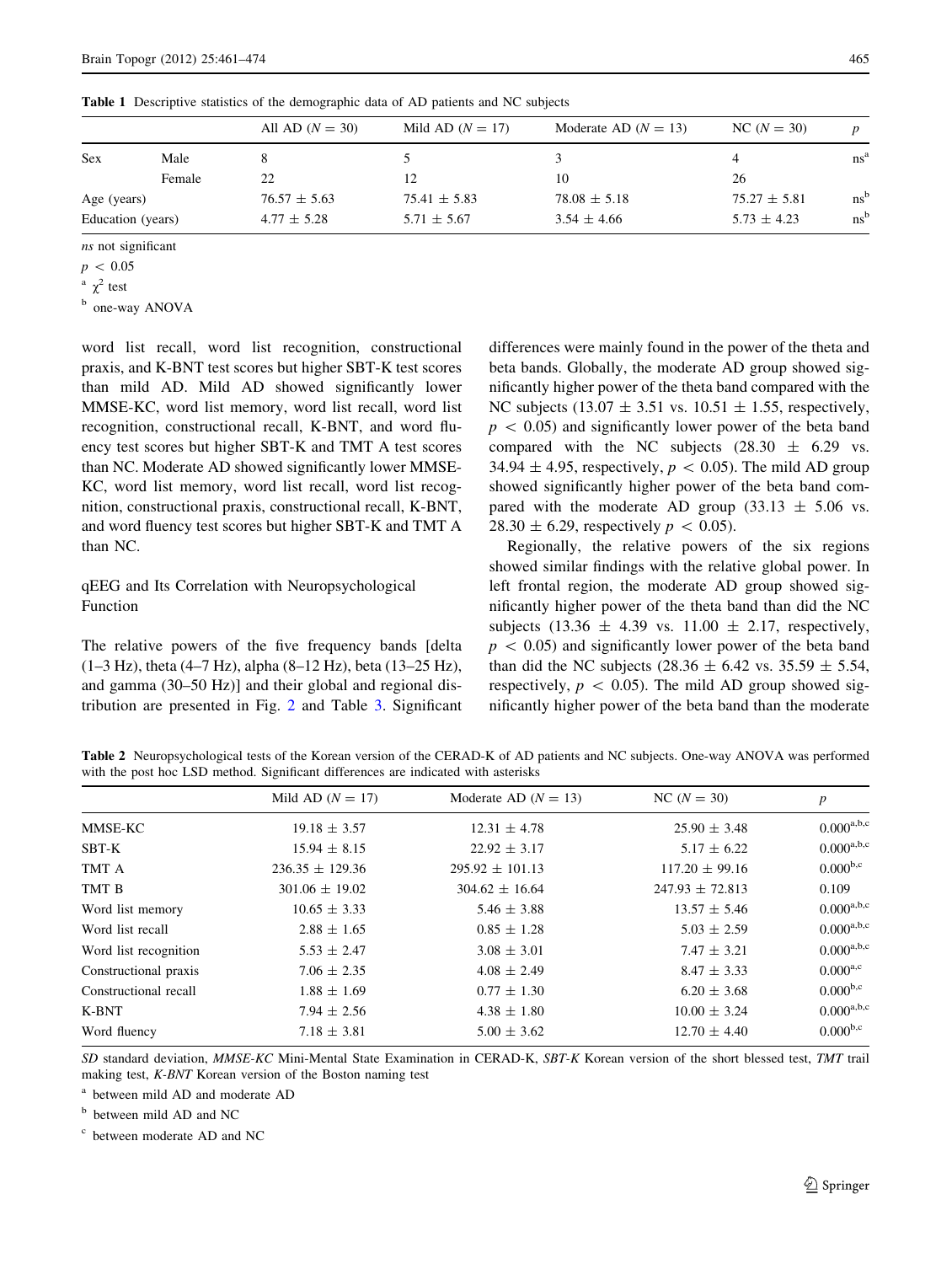<span id="page-5-0"></span>Fig. 2 Relative global power of the delta (1–3 Hz), theta (4–7 Hz), alpha (8–12 Hz), beta  $(13-25$  Hz), and gamma (30–50 Hz) bands in mild to moderate AD patients and NC subjects. The bars represent the standard deviation. One-way ANOVA was performed. An asterisk indicates a significant difference between the groups after post hoc LSD analysis



AD group did  $(34.48 \pm 5.31 \text{ vs. } 28.36 \pm 6.42, \text{ respectively},$  $p \, < \, 0.05$ ). In the right frontal region, the moderate AD group showed significantly higher power of the theta band than the NC subjects  $(13.61 \pm 4.11 \text{ vs. } 10.93 \pm 2.04,$ respectively,  $p \, < \, 0.05$ ) and significantly lower power of the beta band than the NC subjects did (29.37  $\pm$  6.95 vs.  $35.63 \pm 5.84$ , respectively,  $p \lt 0.05$ ). The mild AD group showed significantly higher power of the beta band than the moderate AD group did  $(34.69 \pm 5.94 \text{ vs. } 29.37 \pm 6.95,$ respectively,  $p \, < \, 0.05$ ).

In the left central region, the moderate AD group showed significantly lower power of the beta band as compared with the NC subjects (28.27  $\pm$  6.64 vs. 37.13  $\pm$  5.81, respectively,  $p < 0.05$ ) and significantly higher power of the gamma band than the NC subjects did (25.51  $\pm$  9.64 vs. 20.55  $\pm$  4.83, respectively,  $p \, < \, 0.05$ ). The mild AD group showed significantly higher power of the beta band than the moderate AD group (34.37  $\pm$  5.62 vs. 28.27  $\pm$  6.64, respectively  $p \lt 0.05$ ) and significantly lower power of the gamma band than the moderate AD group did  $(19.63 \pm 7.04 \text{ vs.})$  $25.51 \pm 9.46$ , respectively,  $p \lt 0.05$ ). In the right central region, the moderate AD group showed significantly higher power of the theta band than the NC subjects (13.68  $\pm$  3.43 vs.  $10.21 \pm 1.83$ , respectively,  $p \lt 0.05$ ) and significantly lower power of the beta band than the NC subjects did  $(29.48 \pm 7.19 \text{ vs. } 36.56 \pm 5.59,$  respectively,  $p < 0.05$ ). The mild AD group showed significantly lower power of the theta band than the moderate AD group did  $(11.46 \pm 3.15 \text{ vs.})$ 13.68  $\pm$  3.43, respectively,  $p \, < 0.05$ ).

In the left occipital region, the moderate AD group showed significantly higher power of the theta band as compared with the NC subjects (12.55  $\pm$  3.56 vs. 10.36  $\pm$  1.42, respectively,

 $p \, < 0.05$ ) and significantly lower power of the beta band as compared with the NC subjects  $(28.27 \pm 6.14 \text{ vs.}$ 34.47  $\pm$  4.88, respectively,  $p \, < 0.05$ ). The mild AD group showed significantly higher power of the beta band than that of the moderate AD group (32.68  $\pm$  5.24 vs. 28.27  $\pm$  6.14, respectively  $p \, < \, 0.05$ ). In the right occipital region, the moderate AD group showed significantly higher power of the theta band than that of the NC subjects (13.11  $\pm$  3.85 vs.  $10.21 \pm 1.57$ , respectively,  $p \lt 0.05$ ) and significantly lower power of the beta band than that of the NC subjects  $(27.55 \pm 6.12 \text{ vs. } 34.02 \pm 5.09, \text{ respectively}, p < 0.05).$ 

However, no significant differences between NC and mild AD were observed.

Table [4](#page-7-0) shows the correlation patterns between the qEEG relative power and the CERAD-K test scores in the AD patients. Significant correlations were mainly found in the power of the theta and beta bands. Globally, the power of the theta band showed a significant negative correlation with MMSE-KC ( $r = -0.422$ ,  $p < 0.05$ ). In addition, the power of the beta band showed significant positive correlations with MMSE-KC  $(r = 0.505, p < 0.01)$ , word list memory  $(r = 0.408, p < 0.05)$ , and constructional praxis  $(r = 0.454,$  $p \, < 0.05$ ). Conversely, the power of the beta band showed significant negative correlations with SBT-K ( $r = -0.447$ ,  $p \, < 0.01$ ) and TMT A ( $r = -0.402$ ,  $p \, < 0.05$ ) test scores.

Regional analysis revealed that the power of the beta band showed significant correlations with MMSE-KC, SBT-K, TMT and word list memory test scores in the widespread (particularly central and occipital) cortical regions. And the power of the slow waves (delta and theta) showed significant correlations with MMSE-KC, SBT-K test scores dominantly in right hemispheric region.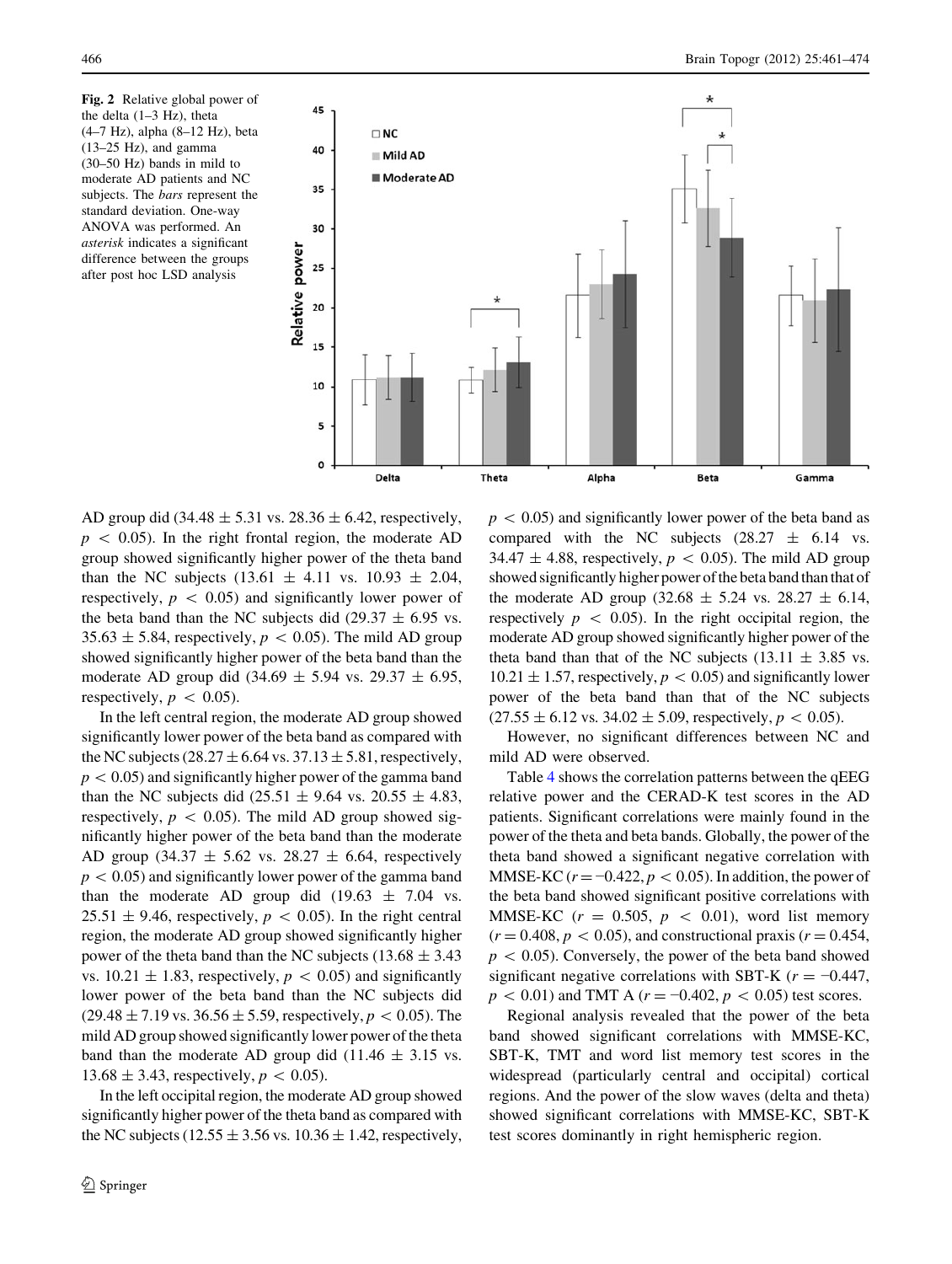<span id="page-6-0"></span>Table 3 Relative powers of five qEEG bands in six cortical regions in AD patients and NC subjects. One-way ANOVA was performed with the post hoc LSD method. Significant differences are indicated with asterisks

|                 |       | Mild AD $(N = 17)$ | Moderate AD $(N = 13)$ | $NC(N = 30)$       | $\boldsymbol{p}$   |
|-----------------|-------|--------------------|------------------------|--------------------|--------------------|
| Global          | Delta | $11.18 \pm 3.42$   | $11.95 \pm 3.64$       | $10.89 \pm 2.96$   | 0.621              |
|                 | Theta | $11.80 \pm 2.83$   | $13.07 \pm 3.51$       | $10.51 \pm 1.55$   | $0.009^{\rm c}$    |
|                 | Alpha | $23.87 \pm 6.14$   | $24.75 \pm 7.69$       | $22.22 \pm 6.49$   | 0.472              |
|                 | Beta  | $33.13 \pm 5.06$   | $28.30 \pm 6.29$       | $34.94 \pm 4.95$   | $0.002^{a,c}$      |
|                 | Gamma | $19.99 \pm 6.10$   | $21.91 \pm 7.18$       | $21.42 \pm 3.97$   | 0.578              |
| Frontal left    | Delta | $11.35 \pm 3.81$   | $12.17 \pm 2.79$       | $11.72 \pm 4.30$   | 0.849              |
|                 | Theta | $12.32 \pm 3.25$   | $13.36 \pm 4.39$       | $11.00 \pm 2.17$   | $0.063^{\circ}$    |
|                 | Alpha | $20.37 \pm 5.13$   | $21.72 \pm 6.49$       | $19.05 \pm 6.42$   | 0.408              |
|                 | Beta  | $34.48 \pm 5.31$   | $28.36 \pm 6.42$       | $35.59 \pm 5.54$   | $0.002^{a,c}$      |
|                 | Gamma | $21.47 \pm 7.74$   | $24.37 \pm 9.14$       | $22.84 \pm 5.90$   | 0.554              |
| Frontal right   | Delta | $11.29 \pm 3.64$   | $11.87 \pm 3.17$       | $11.78 \pm 4.37$   | 0.899              |
|                 | Theta | $12.70 \pm 3.52$   | $13.61 \pm 4.11$       | $10.93 \pm 2.04$   | $0.021^{\rm c}$    |
|                 | Alpha | $20.27 \pm 5.14$   | $22.92 \pm 7.71$       | $18.87 \pm 6.21$   | 0.161              |
|                 | Beta  | $34.69 \pm 5.94$   | $29.37 \pm 6.95$       | $35.63 \pm 5.84$   | $0.011^{a,c}$      |
|                 | Gamma | $21.02 \pm 7.65$   | $22.21 \pm 8.19$       | $22.76 \pm 5.32$   | 0.694              |
| Central left    | Delta | $11.62\,\pm\,4.07$ | $12.86 \pm 5.92$       | $11.18 \pm 4.06$   | 0.540              |
|                 | Theta | $11.55\,\pm\,2.95$ | $11.94 \pm 3.55$       | $10.25 \pm 1.69$   | 0.086              |
|                 | Alpha | $22.81 \pm 6.25$   | $21.40 \pm 6.33$       | $20.86\,\pm\,6.55$ | 0.610              |
|                 | Beta  | $34.37 \pm 5.62$   | $28.27 \pm 6.64$       | $37.13 \pm 5.81$   | $0.000^{a,c}$      |
|                 | Gamma | $19.63 \pm 7.04$   | $25.51 \pm 9.46$       | $20.55 \pm 4.83$   | $0.044^{a,c}$      |
| Central right   | Delta | $11.60 \pm 4.56$   | $12.61 \pm 3.90$       | $10.44 \pm 2.96$   | 0.194              |
|                 | Theta | $11.46 \pm 3.15$   | $13.68 \pm 3.43$       | $10.21 \pm 1.83$   | $0.001^{a,c}$      |
|                 | Alpha | $22.17 \pm 6.47$   | $23.60 \pm 6.62$       | $21.38 \pm 5.84$   | 0.562              |
|                 | Beta  | $33.87 \pm 6.17$   | $29.48 \pm 7.19$       | $36.56 \pm 5.59$   | 0.004 <sup>c</sup> |
|                 | Gamma | $20.87\,\pm\,7.51$ | $20.60 \pm 6.87$       | $21.38 \pm 4.75$   | 0.919              |
| Occipital left  | Delta | $10.77 \pm 3.35$   | $11.33 \pm 3.98$       | $10.27 \pm 2.97$   | 0.621              |
|                 | Theta | $11.44 \pm 3.10$   | $12.55 \pm 3.56$       | $10.36 \pm 1.42$   | $0.035^{\circ}$    |
|                 | Alpha | $28.08 \pm 7.68$   | $28.86 \pm 10.18$      | $25.44 \pm 8.24$   | 0.396              |
|                 | Beta  | $32.68 \pm 5.24$   | $28.27 \pm 6.14$       | $34.47 \pm 4.88$   | $0.003^{a,c}$      |
|                 | Gamma | $17.01 \pm 5.41$   | $18.96 \pm 7.17$       | $19.43 \pm 4.59$   | 0.343              |
| Occipital right | Delta | $10.60 \pm 3.49$   | $11.24 \pm 4.69$       | $9.85 \pm 2.27$    | 0.417              |
|                 | Theta | $11.51 \pm 2.98$   | $13.11 \pm 3.85$       | $10.21 \pm 1.57$   | $0.006^{\rm c}$    |
|                 | Alpha | $27.89 \pm 8.47$   | $27.74 \pm 9.19$       | $25.58 \pm 7.53$   | 0.570              |
|                 | Beta  | $31.48 \pm 5.18$   | $27.55 \pm 6.12$       | $34.02 \pm 5.09$   | $0.002^{\rm c}$    |
|                 | Gamma | $18.50 \pm 5.96$   | $20.33 \pm 7.99$       | $20.31 \pm 4.45$   | 0.552              |

<sup>a</sup> between mild AD and moderate AD

<sup>b</sup> between mild AD and NC

<sup>c</sup> between moderate AD and NC

CSD and Its Correlation with Neuropsychological Function

CSD showed significant differences between AD patients and NC subjects and between mild AD and moderate AD patients in the theta band. In the other qEEG bands, no significant differences were observed in CSD when they were compared with each of the two groups. CSD of the theta band in the AD group was significantly higher than that of the NC group in the superior temporal gyrus and transverse temporal gyrus ( $p \, < \, 0.05$ , two-tailed; Fig. [3](#page-8-0)a, Table [5\)](#page-9-0). CSD of the theta band in the moderate AD group was significantly higher than that of the NC subjects in the lingual gyrus, superior temporal gyrus, transverse temporal gyrus, insula, postcentral gyrus, and cuneus ( $p \, < \, 0.05$ , onetailed; Fig. [3b](#page-8-0), Table [5](#page-9-0)).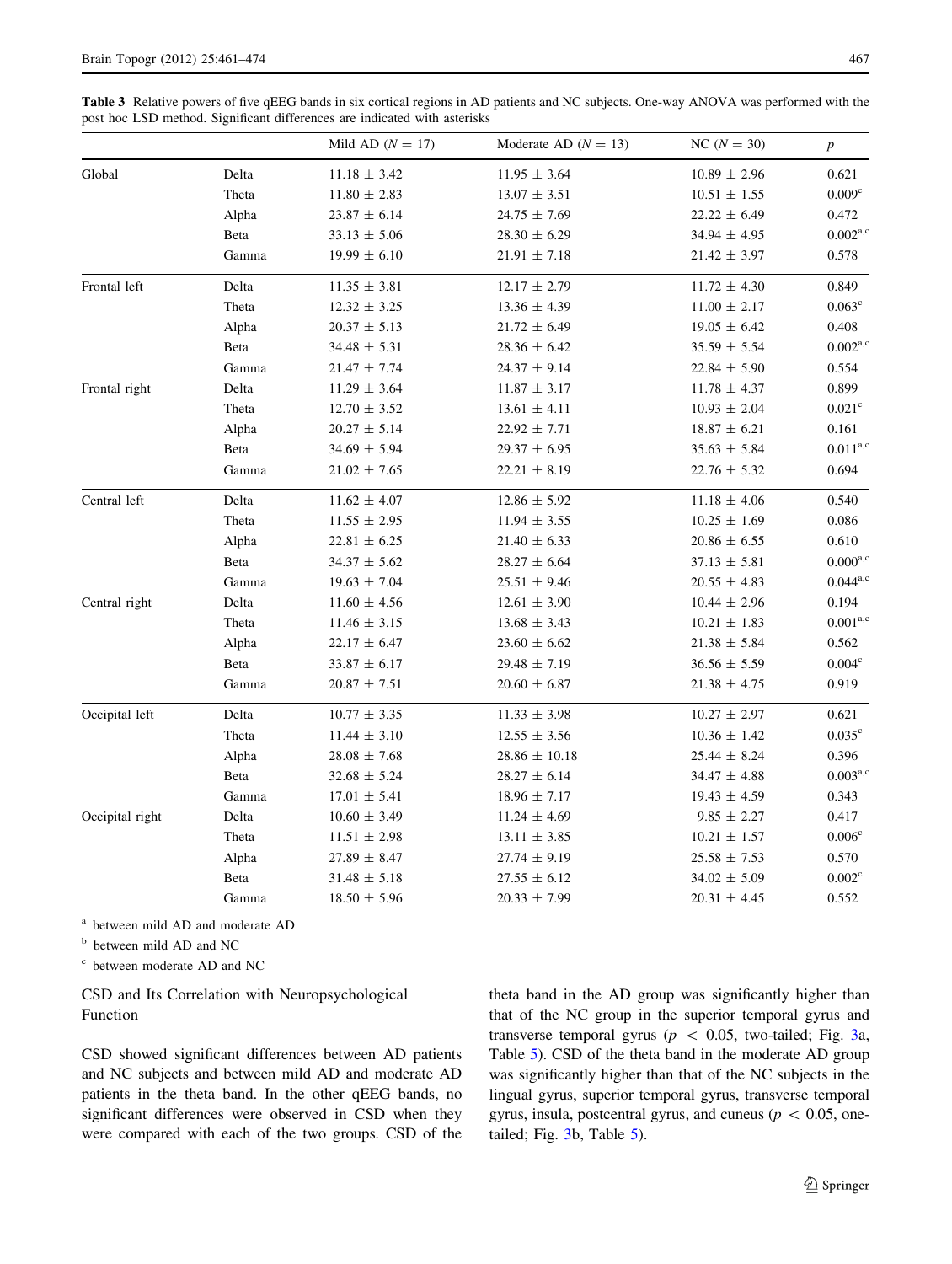|                |                | MMSE-                 | SBT-K                 |                       |            | TMT A TMT B Word list |          | Constructional     |          | K-                | Word       |                 |
|----------------|----------------|-----------------------|-----------------------|-----------------------|------------|-----------------------|----------|--------------------|----------|-------------------|------------|-----------------|
|                |                | KC                    |                       |                       |            | Memory Recall         |          | Recognition Praxis |          | Recall            | <b>BNT</b> | fluency         |
| Global         | Delta          | $-0.245$              | 0.350                 | 0.064                 | 0.179      | $-0.147$              | 0.296    | $-0.042$           | $-0.106$ | $-0.157$          | $-0.036$   | $-0.211$        |
|                | Theta          | $-0.422$ <sup>*</sup> | 0.274                 | 0.117                 | 0.254      | $-0.290$              | $-0.054$ | $-0.267$           | $-0.153$ | $-0.193$          | $-0.112$   | $-0.267$        |
|                | Alpha          | $-0.022$              | 0.052                 | 0.168                 | 0.015      | $-0.063$              | $-0.153$ | $-0.141$           | $-0.004$ | $-0.026$          | 0.021      | 0.010           |
|                | Beta           | $0.505***$            | $-0.447$              | $-0.402$ <sup>*</sup> | $-0.045$   | $0.408*$              | 0.020    | 0.275              | $0.454*$ | 0.270             | 0.223      | 0.129           |
|                | Gamma $-0.052$ |                       | $-0.024$              | 0.023                 | $-0.209$   | 0.010                 | 0.095    | 0.249              | $-0.136$ | 0.054             | $-0.141$   | 0.206           |
| Frontal left   | Delta          | $-0.219$              | 0.291                 | 0.015                 | $-0.025$   | $-0.140$              | 0.071    | $-0.193$           | $-0.230$ | $-0.276$          | $-0.124$   | $-0.286$        |
|                | Theta          | $-0.290$              | 0.265                 | 0.017                 | 0.270      | $-0.293$              | $-0.082$ | $-0.271$           | $-0.197$ | $-0.122$          | $-0.076$   | $-0.264$        |
|                | Alpha          | $-0.019$              | 0.062                 | 0.149                 | 0.310      | $-0.112$              | $-0.133$ | $-0.119$           | $-0.081$ | 0.003             | 0.085      | $-0.086$        |
|                | Beta           | $0.429*$              | $-0.404$ <sup>*</sup> | $-0.354$              | $-0.061$   | 0.358                 | $-0.008$ | 0.204              | 0.247    | $0.513***$        | 0.320      | 0.086           |
|                | Gamma $-0.025$ |                       | 0.000                 | 0.098                 | $-0.325$   | 0.026                 | 0.068    | 0.172              | 0.048    | $-0.109$          | $-0.131$   | 0.287           |
| Frontal right  | Delta          | $-0.323$              | $0.387*$              | 0.182                 | 0.102      | $-0.215$              | 0.188    | $-0.169$           | $-0.112$ | $-0.204$          | $-0.131$   | $-0.292$        |
|                | Theta          | $-0.422$ <sup>*</sup> | 0.315                 | 0.186                 | 0.165      | $-0.348$              | $-0.098$ | $-0.299$           | $-0.158$ | $-0.246$          | $-0.212$   | $-0.342$        |
|                | Alpha          | $-0.098$              | 0.164                 | 0.181                 | 0.195      | $-0.142$              | $-0.132$ | $-0.170$           | $-0.072$ | $-0.070$          | 0.034      | $-0.113$        |
|                | Beta           | 0.361                 | $-0.404$ <sup>*</sup> | $-0.321$              | 0.029      | 0.332                 | $-0.099$ | 0.128              | 0.255    | 0.407             | 0.224      | 0.068           |
|                | Gamma          | 0.085                 | $-0.085$              | $-0.008$              | $-0.415$ * | 0.123                 | 0.111    | 0.189              | 0.096    | $-0.015$          | $-0.064$   | 0.277           |
| Central left   | Delta          | $-0.172$              | 0.361                 | 0.122                 | 0.347      | $-0.205$              | 0.217    | $-0.160$           | $-0.063$ | $-0.147$          | $-0.005$   | $-0.269$        |
|                | Theta          | $-0.277$              | 0.231                 | 0.109                 | $0.372*$   | $-0.153$              | $-0.014$ | $-0.280$           | $-0.132$ | $-0.130$          | 0.029      | $-0.122$        |
|                | Alpha          | 0.134                 | $-0.011$              | 0.175                 | 0.079      | 0.086                 | $-0.053$ | $-0.135$           | 0.038    | 0.026             | 0.098      | $-0.019$        |
|                | Beta           | $0.498***$            | $-0.459$ <sup>*</sup> | $-0.386*$             | $-0.138$   | $0.420*$              | 0.022    | 0.263              | 0.279    | $0.438*$          | 0.195      | 0.185           |
|                | Gamma $-0.133$ |                       | $-0.135$              | $-0.065$              | $-0.144$   | $-0.205$              | $-0.052$ | 0.269              | $-0.098$ | $-0.105$          | $-0.105$   | 0.268           |
| Central right  | Delta          | $-0.346$              | $0.467*$              | 0.065                 | 0.204      | $-0.272$              | 0.120    | $-0.192$           | $-0.123$ | $-0.174$          | $-0.155$   | $-0.231$        |
|                | Theta          | $-0.518***$           | $0.420*$              | 0.178                 | 0.359      | $-0.414$ <sup>*</sup> | $-0.175$ | $-0.335$           | $-0.206$ | $-0.327$          |            | $-0.257 -0.292$ |
|                | Alpha          | $-0.119$              | 0.047                 | 0.240                 | 0.232      | $-0.114$              | $-0.135$ | $-0.161$           | $-0.025$ | $-0.021$          | 0.041      | $-0.137$        |
|                | Beta           | $0.544***$            | $-0.549**$            | $-0.403$ <sup>*</sup> | $-0.099$   | $0.412*$              | $-0.003$ | 0.268              | 0.243    | $0.395^{*}$       | 0.252      | 0.196           |
|                | Gamma          | 0.083                 | $-0.073$              | $-0.096$              | $-0.440$   | 0.006                 | 0.093    | 0.221              | 0.026    | 0.023             | $-0.013$   | 0.299           |
| Occipital left | Delta          | $-0.200$              | 0.209                 | 0.005                 | 0.138      | $-0.210$              | 0.306    | 0.100              | $-0.074$ | $-0.074$          | $-0.011$   | $-0.215$        |
|                | Theta          | $-0.371$ <sup>*</sup> | 0.180                 | 0.075                 | 0.321      | $-0.228$              | $-0.006$ | $-0.248$           | $-0.153$ | $-0.083$          | $-0.035$   | $-0.164$        |
|                | Alpha          | $-0.017$              | 0.081                 | 0.145                 | 0.091      | $-0.070$              | $-0.184$ | $-0.153$           | 0.009    | $-0.060$          | $-0.069$   | $-0.015$        |
|                | Beta           | $0.444$ <sup>*</sup>  | $-0.407$              | $-0.370*$             | $-0.126$   | $0.422$ <sup>*</sup>  | 0.061    | 0.248              | 0.307    | $0.396^{\degree}$ | 0.156      | 0.027           |
|                | Gamma $-0.091$ |                       | 0.052                 | 0.124                 | $-0.297$   | $-0.036$              | 0.072    | 0.063              | 0.094    | $-0.082$          | $-0.113$   | 0.138           |
| Occipital      | Delta          | $-0.103$              | 0.290                 | $-0.031$              | 0.242      | $-0.178$              | $0.410*$ | 0.091              | $-0.030$ | $-0.125$          | 0.058      | $-0.231$        |
| right          | Theta          | $-0.413$ <sup>*</sup> | 0.238                 | 0.094                 | $0.398*$   | $-0.359$              | $-0.036$ | $-0.203$           | $-0.251$ | $-0.128$          | $-0.049$   | $-0.185$        |
|                | Alpha          | 0.029                 | $-0.011$              | 0.100                 | 0.026      | $-0.075$              | $-0.145$ | $-0.073$           | $-0.045$ | 0.019             | $-0.003$   | 0.029           |
|                | Beta           | $0.514***$            | $-0.473**$            | $-0.420$ <sup>*</sup> | $-0.138$   | $0.470**$             | 0.040    | 0.292              | 0.254    | $0.449*$          | 0.211      | 0.150           |
|                | Gamma $-0.066$ |                       | 0.093                 | 0.139                 | $-0.258$   | 0.044                 | 0.120    | 0.036              | 0.195    | $-0.095$          | $-0.167$   | 0.113           |

<span id="page-7-0"></span>**Table 4** Spearman's correlation (*rho*) between qEEG power and CERAD-K in patients with AD ( $N = 30$ )

qEEG quantitative electroencephalography, MMSE-KC Mini-Mental State Examination in CERAD-K, SBT-K Korean version of the short blessed test, TMT trail making test, K-BNT Korean version of the Boston naming test

 $* p \, 0.05; ** p \, 0.01$ 

The regional CSD of the theta band, which was significantly different between the AD and NC groups and between moderate AD patients and NC subjects, was averaged for each gyrus. Table [6](#page-9-0) shows the correlation patterns between the CSD of the theta band and the CERAD-K test scores in AD patients. Significant correlations were mainly found in the right temporal region. The highest correlation in the AD patients was between the CSD of the theta band in the transverse temporal gyrus and the SBT-K scores ( $r = 0.575$ ,  $p \, < 0.01$ ; Table [6](#page-9-0)).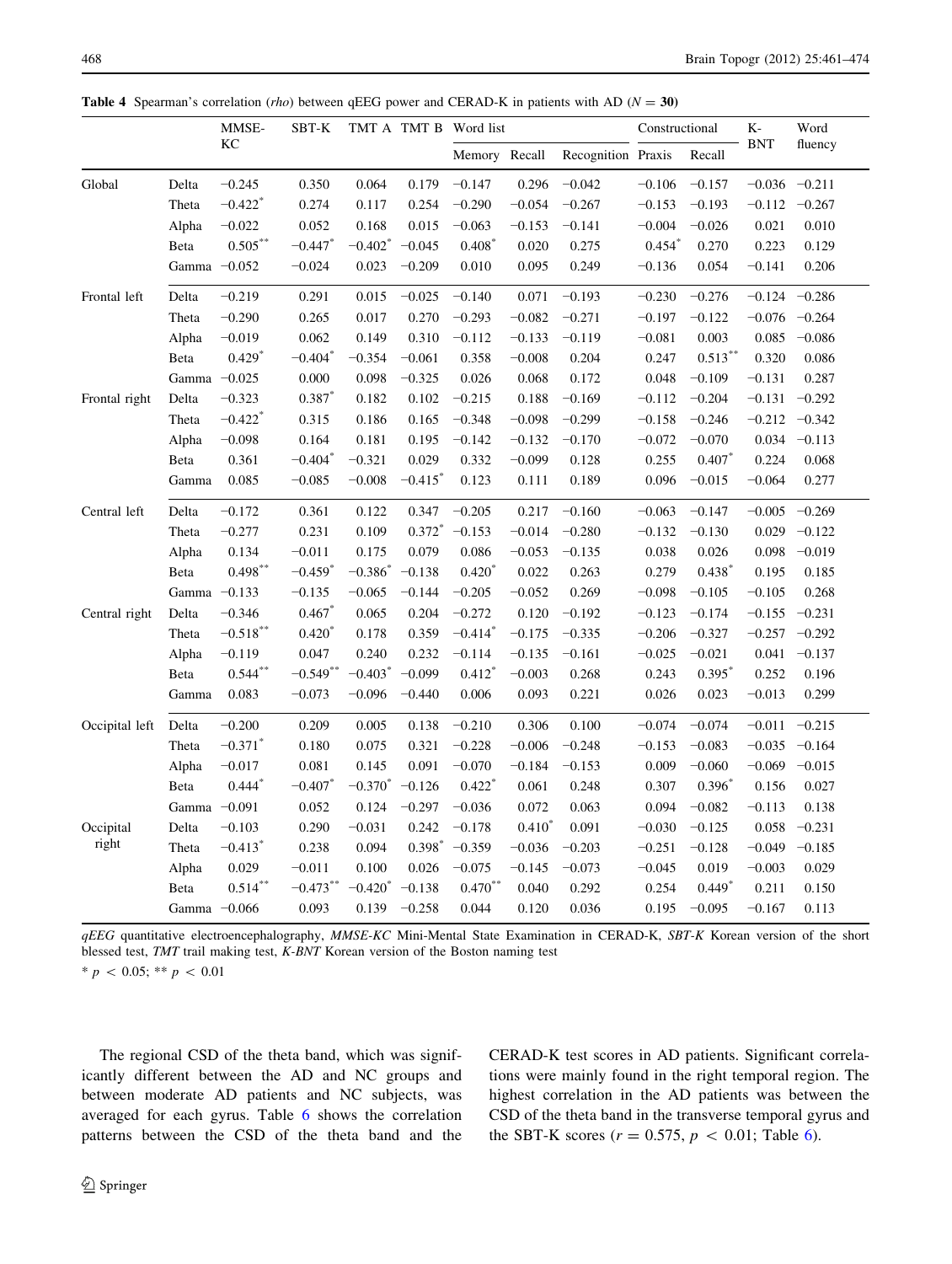#### (a) All AD vs. NC

<span id="page-8-0"></span>

(b) Moderate AD vs. NC



Fig. 3 (a) The source activity for the theta band of all patients with AD  $(N = 30)$  shows higher activation in the right temporal gyrus compared to NC subjects ( $N = 30$ ). The voxels marked yellow and *orange* show significant increase of source activation ( $p \, 0.05$ , twotailed). (b) The source activity for theta band of the patients with

moderate severity AD ( $N = 13$ ) shows higher activation in the right temporal and left occipital gyrus compared to NC subjects ( $N = 30$ ). The voxels marked *yellow* and *orange* show a significant increase of source activation ( $p \, < \, 0.05$ , one-tailed)

# Lateral Asymmetry of qEEG Power

Table [7](#page-10-0) shows the LAI among the mild AD, moderate AD, and NC groups for the frontal, central, and occipital regions. A change in dominance indicated a trend in the change of qEEG power from the NC subjects to the mild to moderate AD patients. In the frontal region, alpha power dominance moved from the left to the right between the NC and moderate AD groups  $(0.005 \pm 0.03 \text{ vs. } -0.022 \pm 0.04,$ respectively,  $p < 0.05$ ). In the central region, alpha power dominance moved from the right to the left between the NC and moderate AD groups  $(-0.051 \pm 0.09 \text{ vs. } 0.023 \pm 0.10,$  respectively,  $p \, < \, 0.05$ ). Beta power dominance moved from the right to the left between the NC and moderate AD groups  $(-0.021 \pm 0.04 \text{ vs. } 0.019 \pm 0.04 \text{, respectively.})$  $p \, < 0.05$ ). Gamma power dominance moved from the left to the right between the NC and moderate AD groups  $(0.05 \pm 0.08 \text{ vs. } -0.061 \pm 0.16, \text{ respectively}, p \lt 0.05)$ . In the occipital region, theta power dominance moved from the left to the right between the NC and moderate AD groups  $(0.003 \pm 0.04 \text{ vs. } -0.072 \pm 0.10, \text{ respectively},$  $p \, < 0.05$ ). Gamma power dominance moved from the right to the left between the NC and moderate AD groups  $(-0.019 \pm 0.08 \text{ vs. } 0.091 \pm 0.08 \text{, respectively, } p \, < 0.05).$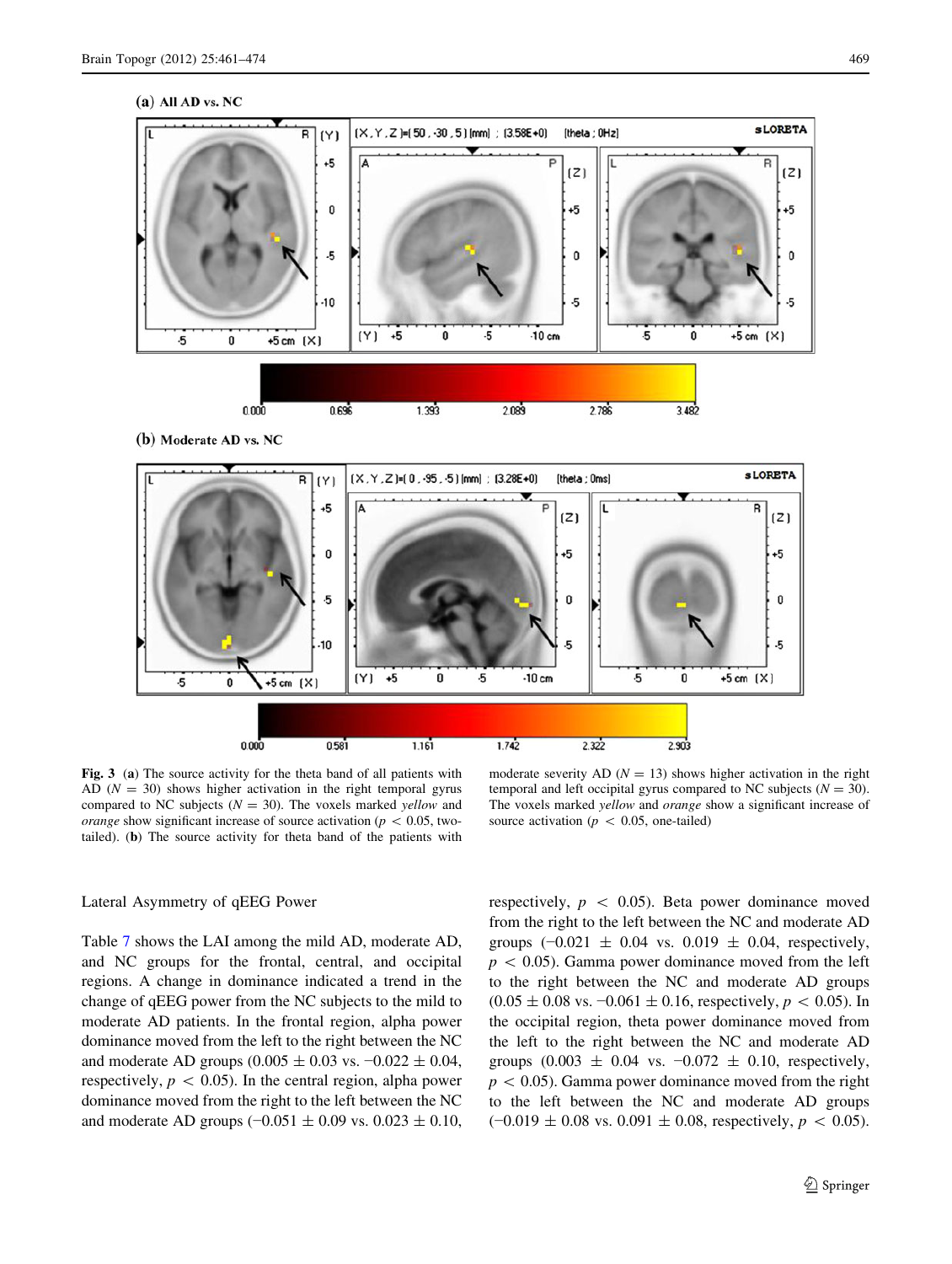|                                     | Lobe            | Gyrus                     | Brodmann Area | MNI coordinate |        |      |
|-------------------------------------|-----------------|---------------------------|---------------|----------------|--------|------|
|                                     |                 |                           |               | X              | Y      | Z    |
| All AD versus $NC^*$                | Right temporal  | Superior temporal gyrus   | 13            | 45             | $-20$  | 10   |
|                                     | Right temporal  | Transverse temporal gyrus | 41            | 45             | $-25$  | 10   |
| Moderate AD versus NC <sup>**</sup> | Occipital       | Lingual gyrus             | 18            | $\overline{0}$ | $-95$  | $-5$ |
|                                     | Right temporal  | Transverse temporal gyrus | 41            | 50             | $-25$  | 10   |
|                                     | Right temporal  | Superior temporal gyrus   | 13            | 45             | $-20$  |      |
|                                     | Right sub-lobar | Insula                    | 13            | 45             | $-15$  |      |
|                                     | Right parietal  | Postcentral gyrus         | 40            | 50             | $-25$  | 15   |
|                                     | Left occipital  | Cuneus                    | 17            | -5             | $-100$ | $-5$ |

<span id="page-9-0"></span>Table 5 Regions of significant difference in theta power-CSD between AD patients and NC subjects and between moderate severity AD patients and NC subjects

MNI Montreal Neurological Institute

\*Two-tailed,  $p \, < 0.05$ ; \*\*one-tailed,  $p \, < 0.05$ 

**Table 6** Spearman's correlation (*rho*) between the CERAD-K in AD patients ( $N = 30$ ) and brain regions showing significant differences of theta power-CSD between AD patients and NC subjects

|                       | Right temporal lobe     |                           | Right sub-lobar      | Right parietal lobe |          | Left occipital lobe    |
|-----------------------|-------------------------|---------------------------|----------------------|---------------------|----------|------------------------|
|                       | Superior temporal gyrus | Transverse temporal gyrus | Insula               | Postcentral gyrus   | Cuneus   | Lingual gyrus          |
| MMSE-KC               | $-0.482$ **             | $-0.403^*$                | $-0.285$             | $-0.300$            | $-0.280$ | $-0.511$ <sup>**</sup> |
| SBT-K                 | $0.413*$                | $0.575***$                | $0.425$ <sup>*</sup> | $0.436^{*}$         | $0.419*$ | $0.379^{*}$            |
| TMT A                 | 0.310                   | 0.207                     | 0.023                | 0.035               | 0.035    | 0.284                  |
| TMT B                 | 0.255                   | 0.164                     | 0.163                | 0.229               | 0.242    | 0.099                  |
| Word list memory      | $-0.295$                | $-0.371$ <sup>*</sup>     | $-0.213$             | $-0.238$            | $-0.181$ | $-0.267$               |
| Word list recall      | $-0.291$                | $-0.190$                  | $-0.195$             | $-0.147$            | $-0.083$ | $-0.325$               |
| Word list recognition | $-0.108$                | $-0.314$                  | $-0.276$             | $-0.260$            | $-0.219$ | $-0.172$               |
| Constructional praxis | $-0.368$ <sup>*</sup>   | $-0.199$                  | $-0.102$             | $-0.088$            | $-0.083$ | $-0.338$               |
| Constructional recall | $-0.013$                | $-0.181$                  | $-0.103$             | $-0.165$            | $-0.090$ | $-0.020$               |
| K-BNT                 | $-0.456^*$              | $-0.264$                  | $-0.169$             | $-0.144$            | $-0.137$ | $-0.496$ **            |
| Word fluency          | $-0.167$                | $-0.432$ <sup>*</sup>     | $-0.226$             | $-0.280$            | $-0.249$ | $-0.264$               |

MMSE-KC Mini-Mental State Examination in CERAD-K, SBT-K Korean version of the short blessed test, TMT trail making test, K-BNT Korean version of the Boston naming test

Correlation is significant at the 0.01 level \*\*(two-tailed) and at the 0.05 level \*(two-tailed)

# Discussion

The present study investigated the differences in qEEG and CSD among mild AD patients, moderate AD patients, and NC subjects, and explored the relationships between the values of qEEG and CSD and neuropsychological test scores in AD patients. No significant differences were observed between NC and mild AD. We found that there were significant differences in the power of the theta and beta qEEG bands between moderate AD patients and NC subjects. The CSD of the theta band in the AD group was significantly higher than that of the NC group in the temporal, parietal, and occipital regions. In addition, the qEEG and averaged CSD of the theta band had a significant functional correlation with the neuropsychological test scores of CERAD-K in the AD patients.

Consistent with previous finding, we found that AD patients showed significantly increased power of the theta band and decreased power of the beta band compared with NC subjects. Furthermore, when moderate AD patients were compared with NC subjects, these changes in the power of the theta and beta bands became more prominent. The beta band is thought to be related to excitatory activity and cognitive processes, which are impaired in AD patients (Holschneider and Leuchter [1995](#page-12-0); Koenig et al. [2005\)](#page-12-0). In addition, beta activity was significantly correlated with early cognitive decline in normal elderly people (Williamson et al. [1990\)](#page-13-0). Additionally, the theta wave is known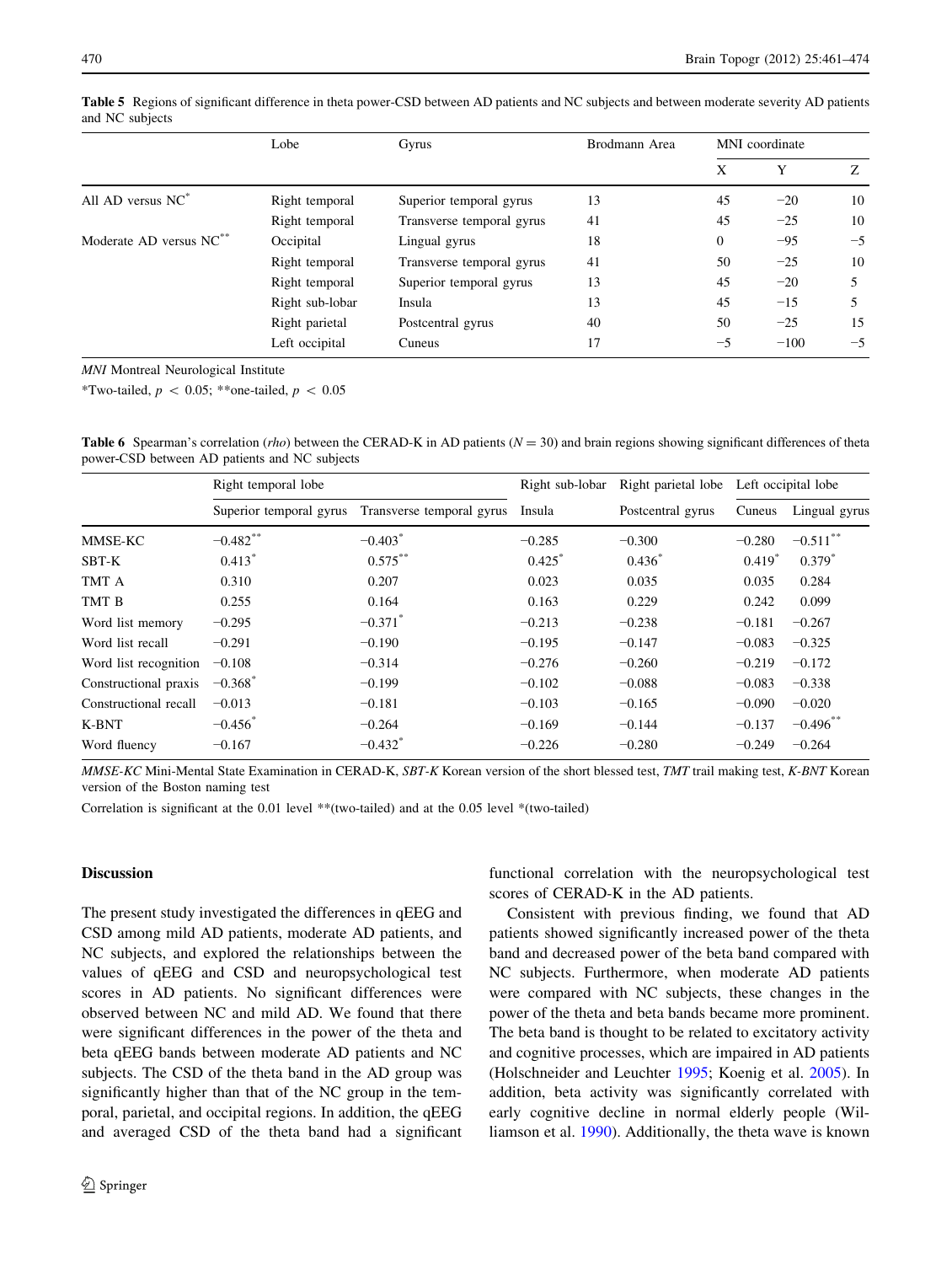<span id="page-10-0"></span>Table 7 Comparison of the LAI of the relative power of the delta, theta, alpha, beta, and gamma frequency bands among patients with mild and moderate severity AD and NC subjects. Dominance change

indicates a change of qEEG power from NC to mild to moderate AD. One-way ANOVA was performed with post hoc LSD method. Significant differences are indicated with asterisks

|           |       | LAI of mild AD<br>$(N = 17)$ | LAI of moderate AD<br>$(N = 13)$ | LAI of NC<br>$(N = 30)$ | $\boldsymbol{p}$  | Dominance<br>change |
|-----------|-------|------------------------------|----------------------------------|-------------------------|-------------------|---------------------|
| Frontal   | Delta | $0.003 \pm 0.07$             | $0.016 \pm 0.06$                 | $-0.003 \pm 0.06$       | 0.66              |                     |
|           | Theta | $-0.014 \pm 0.05$            | $-0.015 \pm 0.06$                | $0.002 \pm 0.04$        | 0.47              |                     |
|           | Alpha | $0.003 \pm 0.04$             | $-0.022 \pm 0.04$                | $0.005 \pm 0.03$        | 0.01 <sup>c</sup> | $L \rightarrow R$   |
|           | Beta  | $-0.002 \pm 0.03$            | $-0.016 \pm 0.02$                | $-0.003 \pm 0.02$       | 0.23              |                     |
|           | Gamma | $0.011 \pm 0.06$             | $0.044 \pm 0.07$                 | $-0.001 \pm 0.05$       | 0.10              |                     |
| Central   | Delta | $-0.008 \pm 0.11$            | $-0.010 \pm 0.14$                | $0.024 \pm 0.10$        | 0.53              |                     |
|           | Theta | $0.044 \pm 0.07$             | $0.063 \pm 0.10$                 | $0.030 \pm 0.06$        | 0.44              |                     |
|           | Alpha | $-0.055 \pm 0.05$            | $0.023 \pm 0.10$                 | $-0.051 \pm 0.09$       | $0.02^{a,c}$      | $L \leftarrow R$    |
|           | Beta  | $0.004 \pm 0.05$             | $0.019 \pm 0.04$                 | $-0.021 \pm 0.04$       | 0.04 <sup>c</sup> | $L \leftarrow R$    |
|           | Gamma | $0.031 \pm 0.07$             | $-0.061 \pm 0.16$                | $0.050 \pm 0.08$        | $0.00^{a,c}$      | $L \rightarrow R$   |
| Occipital | Delta | $0.005 \pm 0.09$             | $-0.012 \pm 0.13$                | $0.026 \pm 0.07$        | 0.45              |                     |
|           | Theta | $0.007 \pm 0.05$             | $-0.072 \pm 0.10$                | $0.003 \pm 0.04$        | $0.00^{a,c}$      | $L \rightarrow R$   |
|           | Alpha | $0.015 \pm 0.07$             | $-0.048 \pm 0.08$                | $-0.018 \pm 0.05$       | 0.05              |                     |
|           | Beta  | $0.008 \pm 0.04$             | $-0.020 \pm 0.03$                | $0.007 \pm 0.03$        | 0.07              |                     |
|           | Gamma | $-0.029 \pm 0.09$            | $0.091 \pm 0.16$                 | $-0.019 \pm 0.08$       | $0.00^{a,c}$      | $L \leftarrow R$    |

<sup>a</sup> between mild AD and moderate AD

<sup>b</sup> between mild AD and NC

<sup>c</sup> between moderate AD and NC

to be involved in memory, synaptic plasticity, top down control, and long-range synchronization (Gevins et al. [1997;](#page-12-0) Huerta and Lisman [1993;](#page-12-0) Vertes [2005](#page-13-0); Von Stein et al. [2000\)](#page-13-0). Furthermore, increased theta wave activity is thought to reflect drowsy mentality (Fernandez-Bouzas et al. [1999;](#page-12-0) Lee et al. [2006\)](#page-12-0). Interestingly, increased theta wave activity, relative to healthy elderly controls, has been continuously reported in AD patients, which is considered to be an indicator of impaired cognitive processing (Bennys et al. [2001](#page-12-0); Gianotti et al. [2007](#page-12-0); Jung et al. [2007](#page-12-0); Maurer and Dierks [1992](#page-13-0); Schreiter-Gasser et al. [2008](#page-13-0)).

In the present study, the power of the theta and beta bands was correlated with neuropsychological function in AD patients. The power of the theta band was negatively correlated with MMSE-KC test scores. The power of the beta band was positively correlated with MMSE-KC, word list memory, and constructional praxis test scores, and negatively correlated with SBT-K and TMT. These findings are suggesting that the power of the theta and beta bands may reflect impaired cognitive function in the mild to moderate stage of AD. AD proceeds in stages, with particular cognitive malfunctions observed at each stage. For instance, memory and learning impairments are usually notable in the early stages of dementia (Förstl and Kurz [1999;](#page-12-0) Jeong [2004\)](#page-12-0). Language, judgment, abstract reasoning, logical reasoning, and planning are damaged gradually in the later stages of dementia (Bianchetti and Trabucch [2001\)](#page-12-0). In our study, the decrease in the power of the beta band in AD patients was associated with impaired functional capacity in global cognition, memory, visuospatial function, and attention, which typically appear in the early stages of AD. However, the decrease in the power of the beta band was not associated with impairments in language or executive function, which appear in the later stages of AD. Furthermore, the AD patients in the present study did not show abnormal activity in the alpha and delta bands, which are supposed to be implicated in the abnormalities associated with the later stages of AD (Jeong [2004](#page-12-0)). To confirm these results, further studies are necessary on subjects in the later stages of AD.

There were significant increases in the CSD of the theta band in the superior temporal gyrus (BA 13 and 22) and the transverse temporal gyrus (BA 41) of the right hemisphere in the AD patients. Our result showing that increased theta wave activity that could be traced back to increased activity in the temporal areas is in line with previous findings. Jacobs et al. ([2011\)](#page-12-0) reported that medial temporal lobe atrophy was the best predictive factor in determining the cognitively stability of AD patients. It has been suggested that betaamyloid deposition (Armstrong [2010](#page-12-0)) and the concentration of neuritic plaques (Marshak et al. [1992](#page-13-0)) in the temporal lobe can be useful diagnostic tools for AD. Peters et al. ([2009\)](#page-13-0) reported that AD patients showed reduced activation in several regions during the encoding phase, including the transverse temporal gyri. Furthermore, increased slow wave activity in the temporal lobe of AD patients has been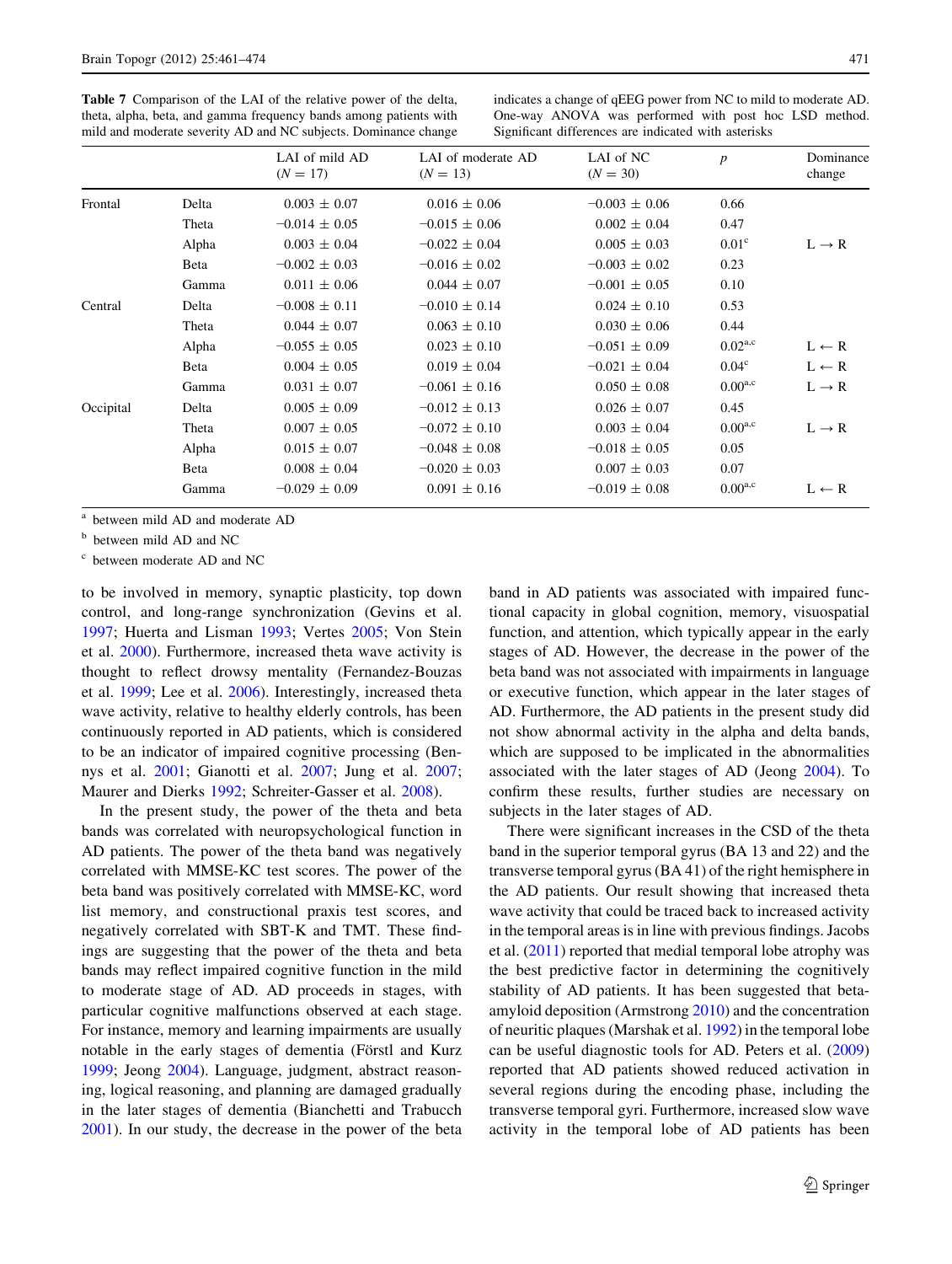reported repeatedly. Jung et al. ([2007\)](#page-12-0) reported that maximal different areas of slow wave activity between AD and NC groups were observed in the right parieto-temporal region. Gianotti et al. ([2007\)](#page-12-0) also reported increased theta activity of AD patients in the temporal, parietal, and occipital areas. Sherlin ([2009\)](#page-13-0) reported that AD patients showed significant increases in the delta and theta bands in the right temporal lobe and the cingulate gyrus, respectively, compared with an age- and sex-matched control group.

In the present study, CSD in the superior temporal gyrus (BA 13 and 22) and the transverse temporal gyrus (BA 41) of the right hemisphere had a significant positive correlation with the MMSE-KC and SBT-K test scores, which reflect global cognition in AD patients. CSD in the superior temporal gyrus was also significantly correlated with constructional praxis and K-BNT, which reflect visuospatial and language function, respectively. The transverse temporal gyrus also had a significant correlation with word fluency and word list memory, which reflect executive and memory function, respectively. The superior temporal gyrus and transverse temporal gyrus have been suggested to be important regions for learning and memory registration (Nelson et al. [2009](#page-13-0)). Neuroimaging studies have indicated that AD patients suffer from brain damage in these regions. For example, Frisoni et al. ([2007\)](#page-12-0) reported a 25 % reduction in the gray matter of restricted areas of the right superior temporal gyrus and the medial temporal lobe in patients with late onset AD. Peters et al. [\(2009](#page-13-0)) found reduced activity in the transverse temporal gyrus during a verbal short-term memory recognition task in AD patients. Taken together, a significant increase in the CSD of the theta bands in the superior temporal gyrus (BA 13 and 22) and the transverse temporal gyrus (BA 41) of the right hemisphere may be associated with the impaired orientation, memory, and concentration exhibited by AD patients.

Our results also suggest that the occipital lingual gyrus, cuneus, postcentral gyrus, and insular regions could be implicated in AD. Previous neuroimaging studies showed that these regions are repeatedly associated with disease progress and functional decline in AD patients. Recently, Kinkingnéhun et al. [\(2008](#page-12-0)) revealed that the medial occipitoparietal areas, especially in the precuneus, lingual gyrus, cuneus, and the surrounding cortex of the parietooccipital sulcus, could be vulnerable regions in quickly declining AD patients compared with slowly declining AD patients. Devanand et al. [\(2006](#page-12-0)) also reported that AD patients showed hyperperfusion in the bilateral insula, lingual gyri, and cuneus compared with healthy controls in their positron emission tomography study. Nobili et al. [\(2009](#page-13-0)) also reported that technetium-99m N,N-1,2 ethylenediylbis-L-cysteine diethyl ester dihydrochloride single-photon emission computed tomography showed a significant correlation between the left postcentral gyrus and the verbal memory test in AD patients.

With respect to laterality, the right hemisphere is known to be more vulnerable to AD than the left hemisphere. Brain perfusion abnormalities were found to be lateralized in the right hemisphere in a minimal cognitive impairment to AD conversion group (Chetelat et al. [2003;](#page-12-0) Habert et al. [2011](#page-12-0)). The earlier involvement of the right hemisphere compared to the left hemisphere was previously found on the basis of neuropsychological (Goldstein and Shelly [1981](#page-12-0)) and structural (Good et al. [2001](#page-12-0)) data, thus possibly explaining the asymmetric CSD in our AD patients. However, there were no consistent and reliable results for the laterality (LAI) of cortical regional qEEG. Our data suggest that CSD could be a better means to evaluate the laterality of brain activity compared to cortical qEEG power.

Our study has some limitations that need to be addressed. First, the AD and NC groups had a significantly greater proportion of female subjects. However, it was revealed that AD is more prevalent in females (Andersen et al. 1999; Kim et al. [1999](#page-12-0)), while a few authors have stated that the prevalence was higher in males (Li et al. [1989](#page-13-0); Rocca et al. [1990](#page-13-0); Wang et al. 2000). Our data are supposed to reflect mainly the characteristics of the disease itself. Secondly, the present study was a cross-sectional study. A longitudinal approach could be useful to investigate the cognitive impairments and their qEEG correlates in AD patients over a period of time. Thirdly, the patients in the present study had mild to moderate AD. Patients with severe AD were not enrolled in the present study because they would not be able to tolerate the EEG test. Furthermore, mild AD with GDS 3 could be classified as MCI. Therefore, the lack of significant differences between the NC and mild AD group might have been influenced by the inclusion of the MCI group. Despite its limitations, this study suggests that the theta and beta bands are significantly implicated in the severity of symptoms in AD patients. Therefore, we conclude that qEEG and CSD can serve as valuable biological markers to evaluate the severity of symptoms in AD patients.

Acknowledgments This study was supported by a grant of the Korea Healthcare Technology R & D Project, Ministry for Health, Welfare, and Family Affairs, Republic of Korea (A084117).

Conflict of interest None to declare.

# References

Andersen K, Launer LJ, Dewey ME, Letenneur L, Ott A, Copeland JR, Dartigues JF, Kragh-Sorensen P, Baldereschi M, Brayne C, Lobo A, Martinez-Lage JM, Stijnen T, Hofman A (1999) Gender differences in the incidence of AD and vascular dementia: the EURODEM studies. EURODEM Incidence Research Group. Neurology 53:1992–1997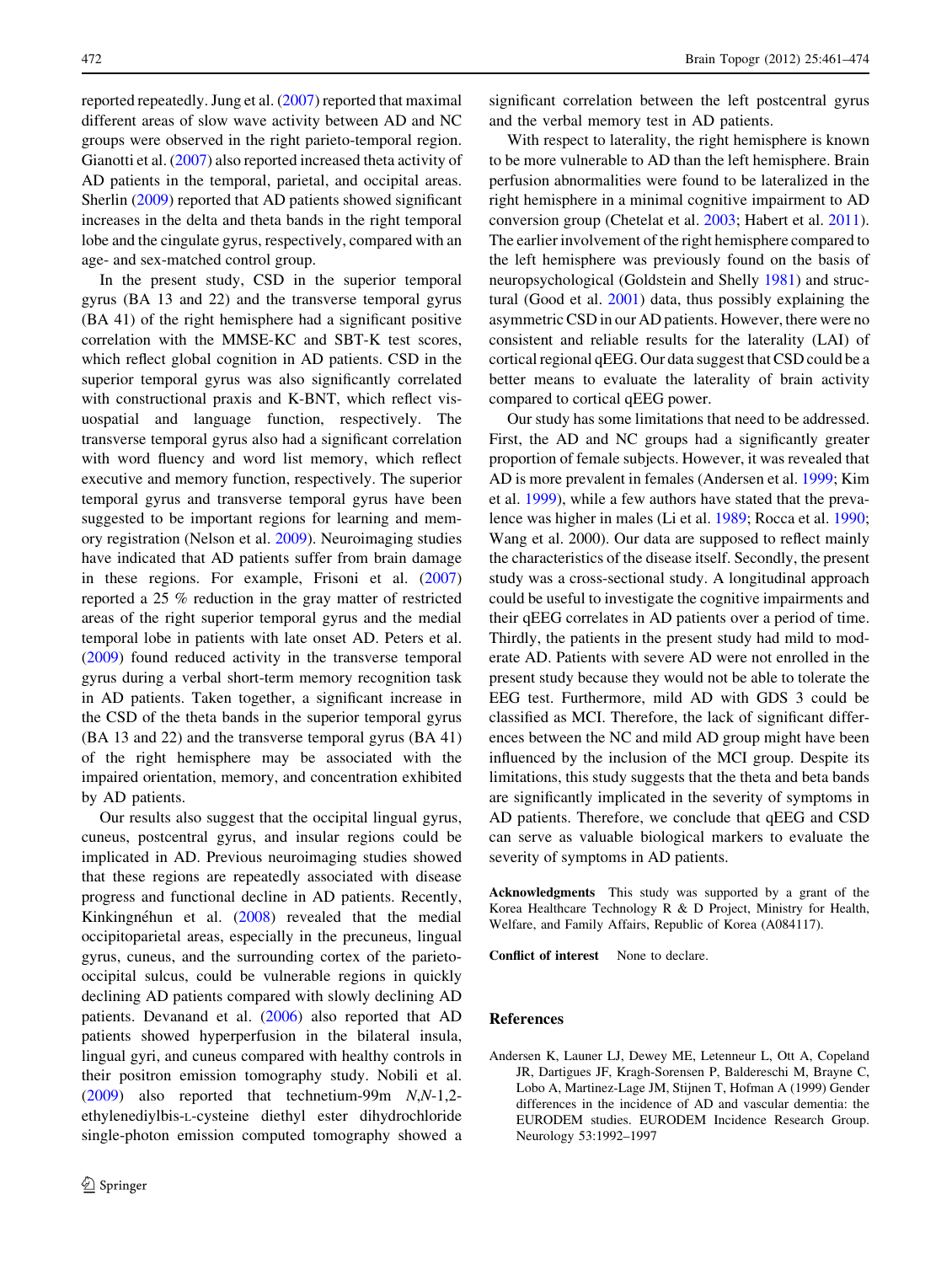- <span id="page-12-0"></span>Armstrong RA (2010) A spatial pattern analysis of beta-amyloid (Abeta) deposition in the temporal lobe in Alzheimer's disease. Folia Neuropathol 48:67–74
- Babiloni C, Binetti G, Cassetta E, Cerboneschi D, Dal Forno G, Del Percio C, Ferreri F, Ferri R, Lanuzza B, Miniussi C, Moretti DV, Nobili F, Pascual-Marqui RD, Rodriguez G, Romani GL, Salinari S, Tecchio F, Vitali P, Zanetti O, Zappasodi F, Rossini PM (2004) Mapping distributed sources of cortical rhythms in mild Alzheimer's disease. A multicentric EEG study. Neuroimage 22:57–67
- Babiloni C, Cassetta E, Binetti G, Tombini M, Del Percio C, Ferreri F, Ferri R, Frisoni G, Lanuzza B, Nobili F, Parisi L, Rodriguez G, Frigerio L, Gurzı` M, Prestia A, Vernieri F, Eusebi F, Rossini PM (2007) Resting EEG sources correlate with attentional span in mild cognitive impairment and Alzheimer's disease. Eur J Neurosci 25:3742–3757
- Bennys K, Rondouin G, Vergnes C, Touchon J (2001) Diagnostic value of quantitative EEG in Alzheimer's disease. Neurophysiol Clin 31:153–160
- Bianchetti A, Trabucch M (2001) Clinical aspects of Alzheimer's disease. Aging Clin Exp Res 13:221–230
- Brett M, Johnsrde IS, Owen AM (2002) The problem of functional localization in the human brain. Nat Rev Neurosci 3:243–249
- Brookmeyer R, Gray S, Kawas C (1998) Projections of Alzheimer's disease in the United States and the public health impact of delaying disease onset. Am J Public Health 88:1337–1342
- Chetelat G, Desgranges B, de la Sayette V, Viader F, Eustache F, Baron JC (2003) Mild cognitive impairment: can FDG-PET predict who is to rapidly convert to Alzheimer's disease? Neurology 60:1374–1377
- Devanand DP, Habeck CG, Tabert MH, Scarmeas N, Pelton GH, Moeller JR, Mensh BD, Tarabula T, Van Heertum RL, Stern Y (2006) PET network abnormalities and cognitive decline in patients with mild cognitive impairment. Neuropsychopharmacology 31:1327–1334
- Fernandez-Bouzas A, Harmony T, Marosi E, Fernandez T, Silva J, Rodriguez M, Bernal J, Reyes A, Casián G (1999) Evolution of cerebral edema and its relationship with power in theta band. Electroencephalogr Clin Neurophysiol 102:279–285
- Fogelson N, Kogan E, Korczyn A, Giladi N, Shabtai H, Neufeld M (2003) Effects of rivastigmine on the quantitative EEG in demented Parkinsonian patients. Acta Neurol Scand 107:252–255
- Förstl H, Kurz A (1999) Clinical features of Alzheimer's disease. Eur Arch Psychiatry Clin Neurosci 249:288–290
- Frisoni GB, Pievani M, Testa C, Sabattoli F, Vresciani L, Bonetti M, Beltramello A, Hayashi KM, Toga AW, Thompson PM (2007) The topography of grey matter involvement in early and late onset Alzheimer's disease. Brain 130:720–730
- Fuchs M, Kastner J, Wagner M, Hawes S, Ebersole J (2002) A standardized boundary element method volume conductor model. Clin Neurophysiol 113:702–712
- Gevins A, Smith ME, McEvoy L, Yu D (1997) High-resolution EEG mapping of cortical activation related to working memory: effects of task difficulty, type of processing, and practice. Cereb Cortex 7:374–385
- Gianotti L, Kunig G, Lehmann D, Faber P, Pascual-Marqui R, Kochi K, Schreiter-Gasser U (2007) Correlation between disease severity and brain electric LORETA tomography in Alzheimer's disease. Clin Neurophysiol 118:186–196
- Goldstein G, Shelly C (1981) Does the right hemisphere age more rapidly than the left? J Clin Neuropsychol 3:65–78
- Good CD, Johnsrude IS, Ashburner J, Henson RN, Friston KJ, Frackowiak RS (2001) A voxel-based morphometric study of ageing in 465 normal adult human brains. Neuroimage 14:21–36
- Habert MO, Horn JF, Sarazin M, Lotterie JA, Puel M, Onen F, Zanxa M, Portet F, Touchon J, Verny M, Mahieux F, Giron A, Fertil B,

Dubois B (2011) Brain perfusion SPECT with an automated quantitative tool can identify prodromal Alzheimer's disease among patients with mild cognitive impairment. Neurobiol Aging 32:15–23

- Holschneider DP, Leuchter AF (1995) Beta activity in aging and dementia. Brain Topogr 8:169–180
- Huerta PT, Lisman JE (1993) Heightened synaptic plasticity of hippocampal CA1 neurons during a cholinergically induced rhythmic state. Nature 364:723–725
- Jacobs HI, Van Boxtel MP, van der Elst W, Burgmans S, Smeets F, Gronenschild EdHBM, Verhey FRJ, Uylings HBM, Jolles J (2011) Increasing the diagnostic accuracy of medial temporal lobe atrophy in Alzheimer's disease. J Alzheimers Dis 25:477–490
- Jelic V, Kowalski J (2009) Evidence-based evaluation of diagnostic accuracy of resting EEG in dementia and mild cognitive impairment. Clin EEG Neurosci 40:129–142
- Jeong J (2004) EEG dynamics in patients with Alzheimer's disease. Clin Neurophysiol 115:1490–1505
- Jorm AF, Jolley D (1998) The incidence of dementia: a meta-analysis. Neurology 51:728–733
- Jung HT, Lee SH, Kim JN, Lee KJ, Choung YC (2007) Quantitative electroencephalography and low resolution electromagnetic tomography imaging of Alzheimer's disease. Psychiatry Investig 4:31–37
- Kim DH, Na DL, Yeon BG, Kang Y, Min KB, Lee SH, Lee SS, Lee MR, Pyo OJ, Park CB, Kim S, Bae SS (1999) Prevalence of dementia in the elderly of an urban community in Korea. Korean J Prev Med 32:306–316
- Kim KW, Park JH, Kim MH et al (2011a) A nationwide survey on the prevalence of dementia and mild cognitive impairment in South Korea. J Alzheimers Dis 23:281–291
- Kim JL, Park JH, Kim BJ, Kim MD, Kim SK, Chi YK, Kim TH, Moon SW, Park MH, Bae JN, Woo JI, Ryu SH, Yoon JC, Lee NJ, Lee DY, Lee DW, Lee SB, Lee JJ, Lee CU, Chang SM, Han JW, Jhoo JH, Han C, Cho MJ, Kim KW (2011b) Interactive influences of demographics on the Mini-Mental State Examination (MMSE) and the demographics-adjusted norms for MMSE in elderly Koreans. Int Psychogeriatr 14:1–9
- Kinkingnéhun S, Sarazin M, Lehéricy S, Guichart-Gomez E, Hergueta T, Dubois B (2008) VBM anticipates the rate of progression of Alzheimer disease: a 3-year longitudinal study. Neurology 70:2201–2211
- Knott V, Mohr E, Mahoney C, Ilivitsky V (2001) Quantitative electroencephalography in Alzheimer's disease: comparison with a control group, population norms and mental status. J Psychiatry Neurosci 26:106–116
- Koenig T, Prichep L, Dierks T, Hubl D, Wahlund LO, John ER, Jelic V (2005) Decreased EEG synchronization in Alzheimer's disease and mild cognitive impairment. Neurobiol Aging 26:165–171
- Lee DY, Yoon JC, Lee KU, Jhoo JH, Kim KW, Lee JH, Woo JI (1999) Reliability and validity of Korean version of Short Blessed Test (SBT-K): as screening instrument. J Korean Neuropsychiatr Assoc 38:1365–1375
- Lee JH, Lee KU, Lee DY, Kim KW, Jhoo JH, Kim JH et al (2002) Development of the Korean version of the Consortium to Establish a Registry for Alzheimer's Disease Assessment Packet (CERAD-K): clinical and neuropsychological assessment batteries. J Gerontol B Psychol Sci Soc Sci 57:47–53
- Lee SH, Kwon GH, Park YM, Kim H, Lee KJ, Chung YC (2006) Low-resolution electromagnetic tomography (LORETA) source imaging compared with structural brain imaging in patients having organic brain lesion. J Korean Neuropsychiatr Assoc 45:199–207
- Lee SH, Park YM, Kim DW, Im CH (2010) Global synchronization index as a biological correlate of cognitive decline in Alzheimer's disease. Neurosci Res 66:333–339